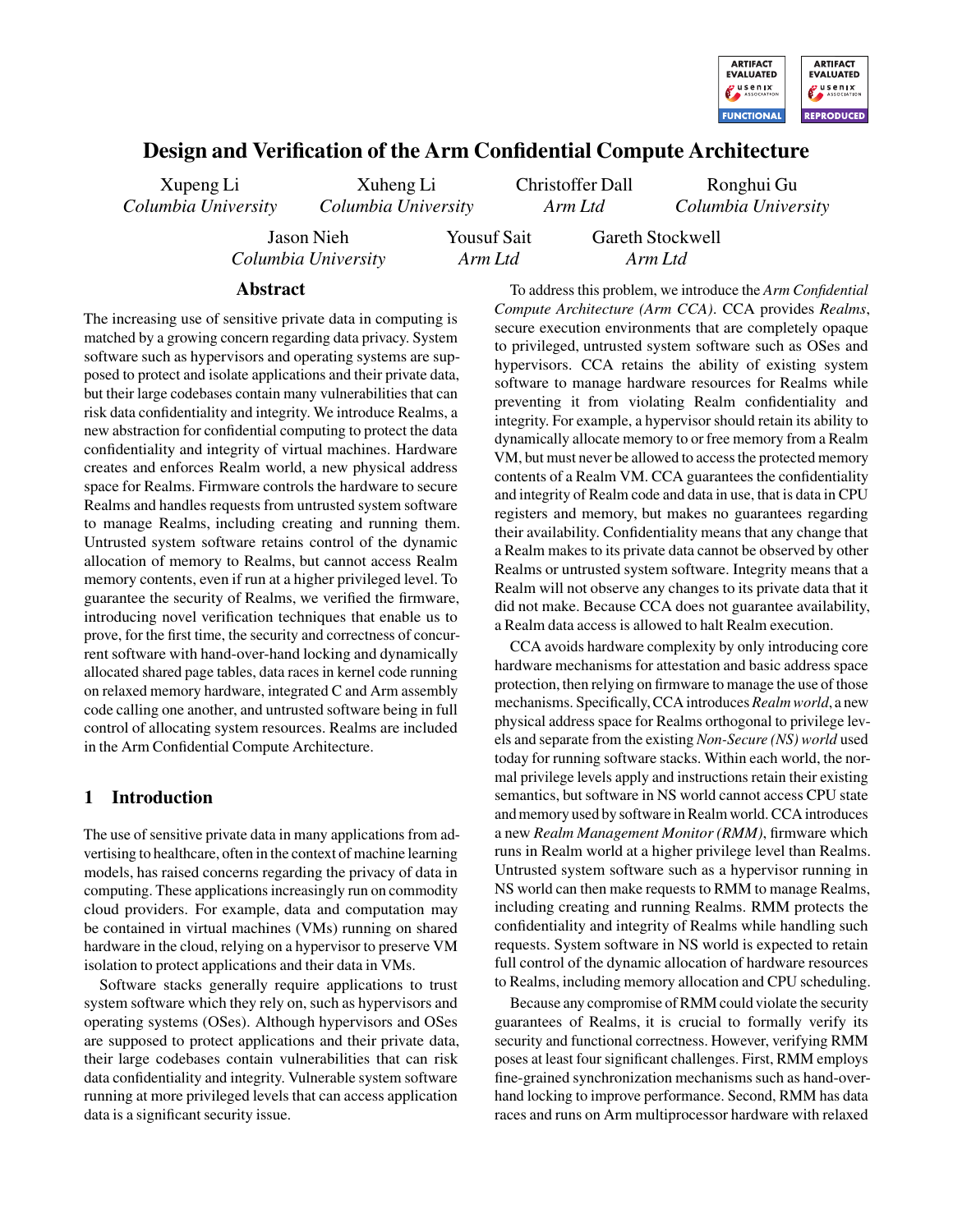memory behavior. Third, RMM contains both C and Arm assembly code integrated together which call one another freely. Finally, RMM must protect the confidentiality and integrity of Realms even though untrusted system software has full control over the dynamic allocation of Realm resources. Previous verification approaches have not been able to verify system software with these properties [\[10,](#page-16-0) [11,](#page-16-1) [13,](#page-16-2) [26,](#page-17-0) [42,](#page-18-0) [43,](#page-18-1) [50,](#page-18-2) [62\]](#page-19-0)

To verify RMM, we introduce VIA (Verification Infrastructure for Armv9-A), which supports four key verification techniques. First, VIA introduces *mover oracle queries*to combine a local CPU model with mover types [\[44\]](#page-18-3). These queries encapsulate how operations on other CPUs are interleaved with local CPU operations and can be reordered using mover types to group local CPU operations together. Along with the local CPU model, this allows easier sequential reasoning and modular verification. This makes it possible for the first time to verify hand-over-hand locking with dynamically allocated shared multi-level page tables in system software.

Second, VIA decomposes concurrent code into data race free (DRF) and not-DRF components, then introduces *permutation conditions* for the latter such that proofs on a sequentially consistent memory model will hold on relaxed memory hardware for all concurrent code. Instead of having to verify all of the code directly on relaxed memory hardware, all that is required is to prove that the code satisfies the permutation conditions, which ensure equivalent behavior on sequentially consistent and relaxed memory hardware. VIA allows any permutation conditions to be defined, supporting verification of a broad class of programs.

Third, VIA bridges incompatibilities between C and assembly code due to CPU register state being hidden by the former but explicitly used by the latter. To accomplish this without dependencies on a specific compiler, VIA introduces a register accounting mechanism to correctly verify integrated C and Arm assembly code. It leverages the machine-level procedure call standard for the Arm instruction set to specify how registers are potentially used when assembly code calls a C function or is called by a C function. VIA tracks CPU register state across invocations of both C and assembly code primitives, capturing any information flow through CPU registers even if hidden by C semantics.

Finally, VIA introduces an ideal/real paradigm for verifying security properties that can be applied to Realms, even though untrusted system software is in full control of system resources and can reclaim system resources such as memory without Realm permission, breaking noninterference. VIA defines an *idealized secure machine model* that supports declassification. Realm private data is stored in physically isolated memory and CPU registers. Data channels, governed by security policies, are used to exchange information between Realms and untrusted software. We can then prove the security guarantees of Realms by verifying that the implementation refines its specification and the real system captured by the specification simulates the idealized secure machine model. This approach allows us to prove, for the first time, the integrity and confidentiality of Realms. A key feature of the proof is that it only needs to trust the specification of the small idealized secure machine model; the much larger specification of the real system does not need to be trusted.

We implemented, evaluated, and verified an early prototype of CCA firmware. Although CCA hardware is not yet available, we demonstrated CCA on a functionally accurate Arm Fast Model with CCA support. We modified the Linux KVM hypervisor [\[19](#page-16-3)[–21\]](#page-17-1) to run on CCA and manage Realm VMs, and ran various VM workloads on the model. We also ported CCA firmware to current Arm hardware to obtain preliminary data on CCA performance, which shows that KVM on CCA incurs modest overhead versus vanilla KVM on real application workloads. We verified the correctness of both the C and Arm assembly CCA firmware implementation, including RMM, proving its implementation refines its specification through 43 abstraction layers. We then proved the specification is equivalent to the behavior of the idealized secure machine model to verify the confidentiality and integrity guarantees of Realms. The proof only needs to trust roughly 200 lines of Coq specification, making the formal security guarantees easy to read and understand. This is the first proof of the security guarantees of a confidential computing architecture. Realms will be included in Armv9-A, the next version of the Arm architecture.

# 2 Threat Model

We consider an attacker without physical access to the machine and assume the attacker's goal is to compromise the confidentiality and integrity of VM data. Confidentiality and integrity attacks in scope include compromising the hypervisor or any other software to read or modify private VM memory or register state, including by controlling DMA-capable devices, or via memory remapping and aliasing attacks. We assume a VM does not voluntarily reveal its own private data whether on purpose or by accident, but attacks from other compromised VMs, including confidentiality and integrity attacks, are in scope. Availability attacks by a compromised hypervisor are out of scope. Protection against known software error injection attacks and side-channel attacks require appropriate usage of architectural mitigations and are beyond the scope of this paper. DRAM attacks, such as cold boot attacks, live probing, or replay, require additional hardware and are outside of the scope of the threat model.

# <span id="page-1-0"></span>3 CCA Design

A key challenge with introducing Realms is how to provide backwards compatibility with a widely-used existing architecture that, like other CPU architectures, was designed based on the fundamental assumption that more privileged levels have greater control and access than less privileged levels of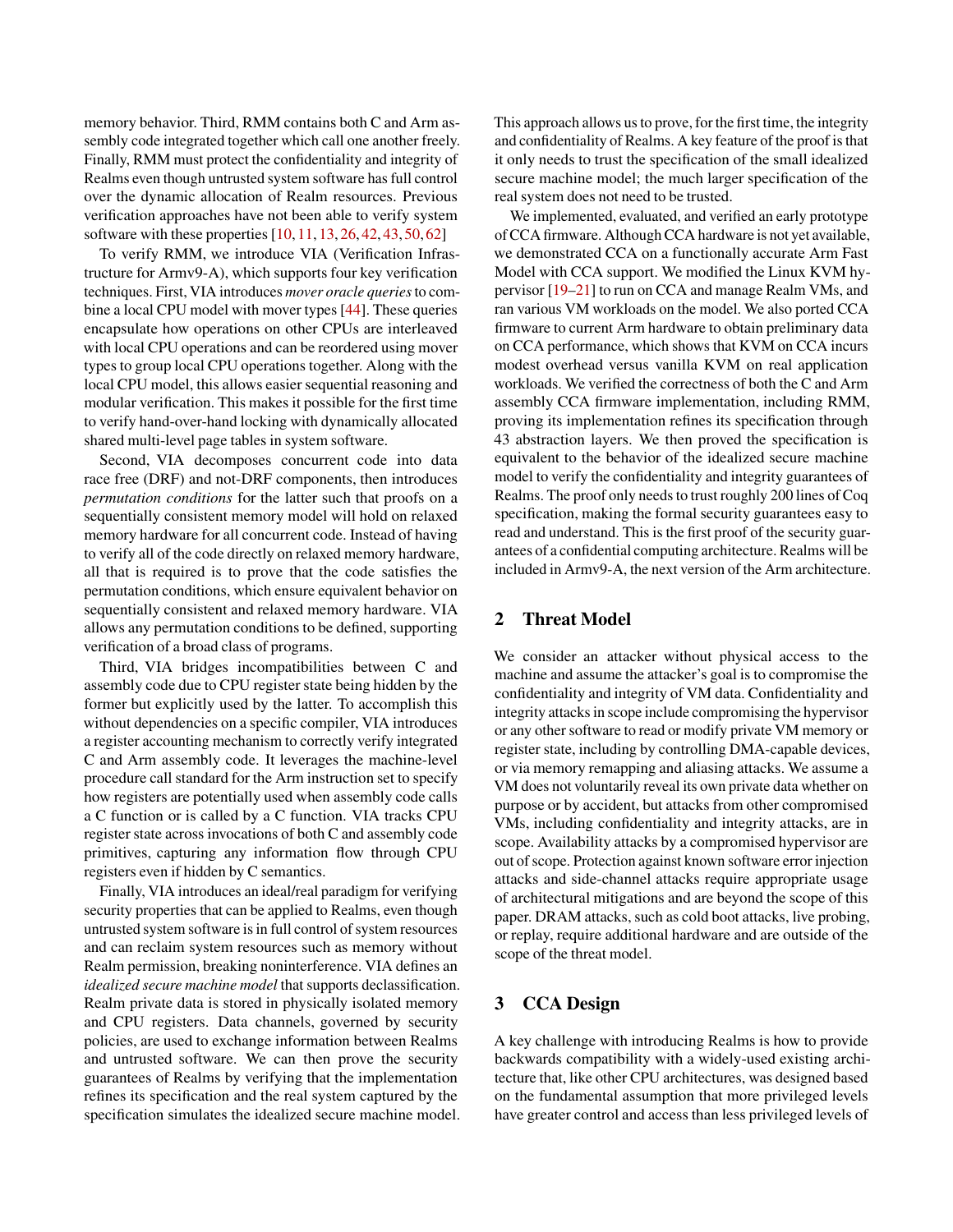<span id="page-2-0"></span>

Figure 1: Arm Confidential Compute Architecture.

software. One issue is understanding the potential interactions of Realms with all the features in the Arm architecture. For example, debug registers defined in the Arm architecture are explicitly designed to allow hypervisors to peer into VM state, which is fundamentally at odds with Realms. The behavior of each instruction could be redefined in the context of Realms, but this would be an enormous undertaking with unclear compatibility implications, given that the Arm instruction set was designed over multiple decades.

Another issue is how to provide memory protection and isolation for Realms. The way this works for VMs is that hypervisors manage *nested page tables (NPTs)* [\[9\]](#page-16-4) to isolate physical memory between VMs and protect hypervisor memory from VMs. The physical addresses perceived by a VM are *intermediate physical addresses (IPAs)*, which are translated by an NPT to physical addresses for the hardware. Physical memory not mapped to the NPT is not accessible to the VM. However, NPTs are under full control of the untrusted hypervisor, providing no protection against hypervisor access to VM data. While it would be possible to introduce an additional data structure to track memory ownership for each frame of physical memory [\[3\]](#page-16-5), this approach comes with several problems. First, the amount of information required for each frame of memory would be substantial and significantly impact TLB design and performance. Second, this data structure would have to be managed either via a separate more privileged software entity than the hypervisor or via complex instructions capable of capturing measurements of data assigned to a Realm. Such complex CISC-like instructions would almost certainly require introducing extensive microcode into an architecture, which does not currently use any.

CCA avoids these problems by only introducing simple hardware mechanisms orthogonal to existing privilege levels and then relies on firmware to manage the use of those mechanisms. This reduces hardware complexity at the cost of depending on the firmware for the security guarantees of the architecture. As a result, verifying CCA firmware is of crucial importance.

Figure [1](#page-2-0) shows how CCA extends the Arm architecture. Armv8-A provided two statically partitioned worlds, NS world used by most software stacks and Secure world to host

<span id="page-2-1"></span>

| <b>Security State</b> | PAS   |              |              |              |  |
|-----------------------|-------|--------------|--------------|--------------|--|
|                       | NS    | Secure       | Realm        | <b>Root</b>  |  |
| NS                    | Allow | <b>Block</b> | <b>Block</b> | <b>Block</b> |  |
| Secure                | Allow | Allow        | <b>Block</b> | <b>Block</b> |  |
| Realm                 | Allow | <b>Block</b> | Allow        | <b>Block</b> |  |
| <b>Root</b>           | Allow | Allow        | Allow        | Allow        |  |

Table 1: CCA access control policy. The entity accessing a granule belongs to a security state, while the PAS is a property only of the granule being accessed.

platform security services [\[4\]](#page-16-6). CCA introduces Realm world, which is fully compatible with NS world so that existing software stacks that run in NS world can also run in Realm world. CCA provides three privilege levels in each of the NS, Realm and Secure worlds: EL0 for user, EL1 for kernel, and EL2 for hypervisor. Because Realm and Secure worlds are mutually distrusting, CCA introduces a fourth, more privileged Root world to manage switching between the other worlds.

Each world has its own *Physical Address Space (PAS)*. Each 4 KB frame of physical memory, which we refer to as a *memory granule*, belongs to one PAS at any given time. Individual memory granules can be dynamically transitioned from NS PAS to Realm PAS; there is no static partitioning of resources between NS and Realm worlds. Hardware performs a PAS check on each memory access against a *Granule Protection Table (GPT)* that tracks the PAS of each memory granule and enforces the access control policy shown in Table [1,](#page-2-1) forbidding invalid accesses. NS world can only access its own memory. Realm and Secure worlds can access their own respective memory and NS memory, but cannot access each other's memory. CCA hardware requires all DMA accesses be subject to GPT checks, protecting the Realm PAS against DMA-based attacks. We focus on the interactions between NS and Realm worlds and omit further discussion of Secure world due to space constraints.

CCA relies on two trusted firmware components: RMM and the *EL3 Monitor (EL3M)*. RMM runs at EL2 in Realm world. It controls the execution of Realms and provides services to untrusted system software running in NS world. It isolates Realms from each other using existing virtualization technologies such as NPTs and CPU register save/restore sequences. Because RMM only enforces the security guarantees of CCA, it can be orders of magnitude smaller than bare-metal hypervisors which must also provide virtualization functionality. For example, to run Realm VMs, RMM protects the confidentiality and integrity of Realms while relying on existing hypervisors for everything else, including resource allocation and scheduling, physical hardware support, and complex device emulation.

EL3M runs in Root world at EL3, the highest level of privilege. It is responsible for context switching CPU execution among the three other worlds and managing the GPT. EL3M can access memory in any PAS. Only EL3M can change the PAS of a granule, which involves updating its entry in the GPT. Software running in the three other worlds can issue a *Secure Monitor Call (SMC)* to EL3M to request a PAS change.

In the current version of CCA, the Realm isolation boundary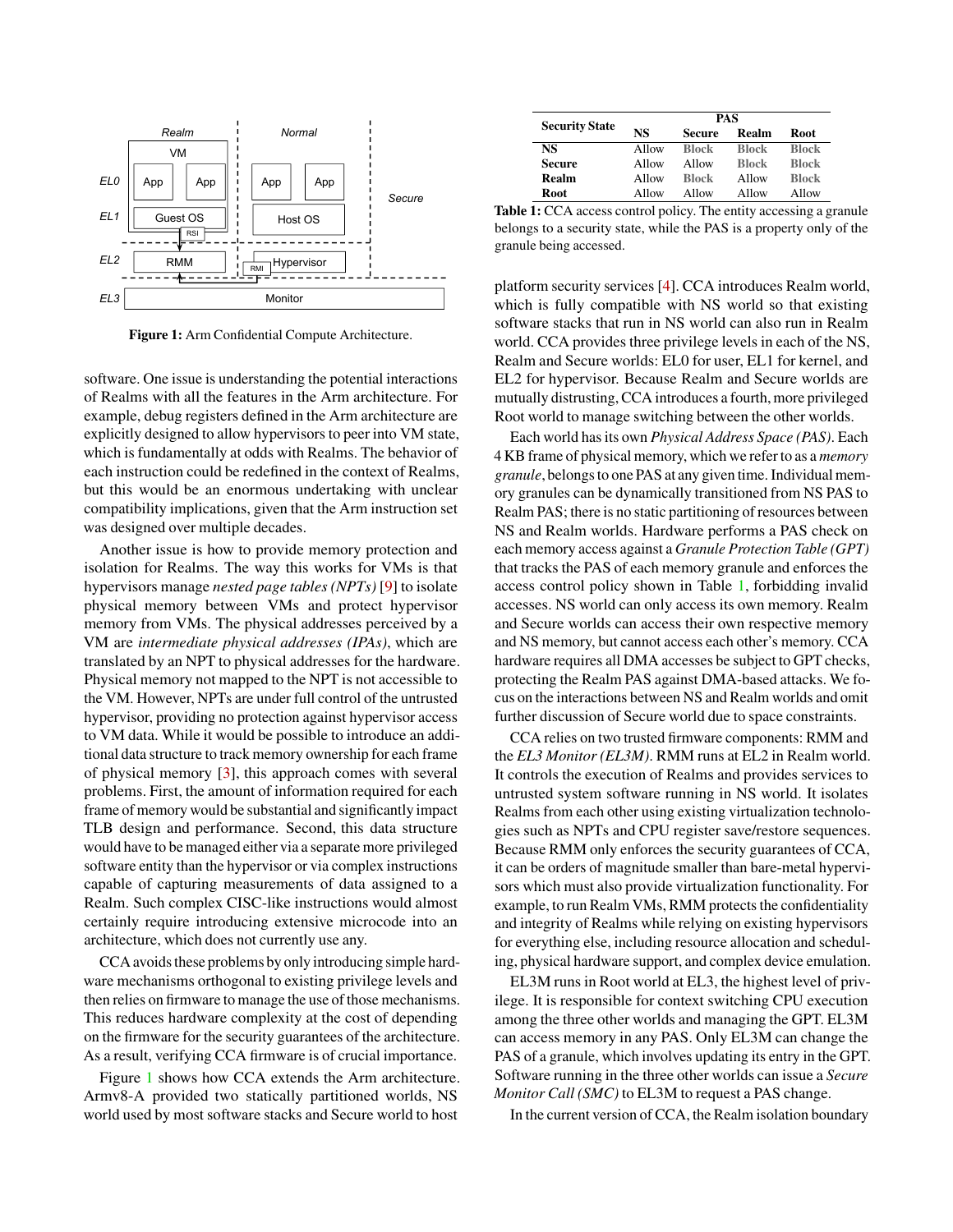<span id="page-3-0"></span>

| <b>Command</b>     | <b>Description</b>                                |
|--------------------|---------------------------------------------------|
| Version            | Query RMI ABI version.                            |
| Granule.Delegate   | Change granule (from NS) to Delegated.            |
| Granule.Undelegate | Change granule (from Delegated) to NS.            |
| Realm.Create       | Create Realm Descriptor (RD).                     |
| Realm.Destroy      | Destroy Realm identified by RD.                   |
| Realm.Activate     | Change Realm (from New) to Active.                |
| REC.Create         | Create Realm Execution Context (REC).             |
| REC.Destroy        | Destroy REC.                                      |
| REC.Run            | Enter REC ( <i>i.e.</i> run VCPU).                |
| Data.CreateUnknown | Change granule to Data with unknown content.      |
| Data.Create        | Change granule to Data, copy NS content.          |
| Data.Destroy       | Change Data granule to Delegated, zeroed.         |
| RTT.Create         | Create Realm Translation Table (RTT).             |
| RTT.Destroy        | Destroy RTT.                                      |
| RTT.MapProtected   | Map Data granule in RTT.                          |
| RTT.UnmapProtected | Remove mapping from RTT.                          |
| RTT.MapUnprotected | Map NS granule in RTT.                            |
|                    | RTT. UnmapUnprotected Remove NS mapping from RTT. |
| RTT.ReadEntry      | Return content of an RTT entry.                   |

Table 2: RMM Realm Management Interface (RMI).

is at the level of entire VMs; applying Realms to secure other entities such as containers [\[59\]](#page-19-1) is future work. Similar to normal VMs, a Realm VM can concurrently run multiple virtual CPUs (VCPUs) and the number of Realm VMs on a system is only limited by the amount of physical memory available, not by any arbitrary limits. The untrusted hypervisor always has the ability to stop scheduling a Realm and can always reclaim memory assigned to a Realm, but in no circumstances does it have access to Realm CPU or memory state.

This split of responsibility between an untrusted hypervisor and RMM, where the untrusted hypervisor allocates memory, and RMM provides integrity and confidentiality guarantees for the data and code stored in that memory, is accomplished through a simple but powerful delegation concept. The hypervisor *delegates* memory to Realm world, and *undelegates* memory back to NS world. All memory used by Realms must first be delegated by the hypervisor; RMM does not itself manage a pool of memory for Realms. Once memory is delegated to Realm world, the hypervisor can request RMM to use it for various purposes, such as storing metadata or data for a Realm. Whenever a memory granule is delegated to Realm world but not used by RMM, RMM ensures that the granule contains only zeros, reducing the risk of accidental information flow when a granule is reused or undelegated.

RMM provides a *Realm Management Interface (RMI)* for the hypervisor to request RMM to delegate memory, create Realms, execute Realms, and allocate memory to Realms. Each RMI command is implemented as an SMC, so when the hypervisor invokes the command, it traps to EL3M, which in turn switches execution to RMM in Realm world to handle the command. Upon completion of the RMI command, RMM issues an SMC to EL3M, which switches execution back to the hypervisor in NS world. Table [2](#page-3-0) lists the RMI commands.

RMM must know the state of each memory granule on the system to uphold the security guarantees of Realms, which it accomplishes by maintaining its own *Granule Status Table* *(GST)* to track the delegation status and current use of each granule. RMM uses the GST to ensure that a granule is in a valid state to perform the requested action. For example, when the hypervisor delegates a memory granule, RMM checks its GST to confirm the granule has not already been delegated, then issues an SMC to EL3M to request a change to Realm PAS. EL3M checks that the granule is currently in NS PAS, then updates the GPT to move it to Realm PAS. Finally, RMM updates its GST to record that the granule has been delegated. If the hypervisor attempts to delegate a granule which is already delegated, or undelegate a granule which is in active use by RMM, RMM returns an error code to the untrusted hypervisor. This pattern of checking valid states and either performing a discrete action or returning an error is used for all RMI commands, allowing RMM to remain in overall control of the consistency of the system, while complex logic for policy and resource allocation remains in the hypervisor. Unlike the GPT, the GST is not checked by hardware and is only a software bookkeeping mechanism. By maintaining a separate GST from the GPT, the GPT can be kept simple so that it only needs to contain information required for hardware-enforced checks.

The hypervisor creates Realms, *Realm Execution Contexts (RECs)*, and *Realm Translation Tables (RTTs)* using the respective commands in Table [2.](#page-3-0) RECs correspond to VCPUs and RTTs correspond to NPTs for normal VMs. RTTs are Arm stage 2 page tables that translate from an IPA to a physical address. RTTs use the same format and topological layout in Realm world as NS stage 2 page tables, but also provide a bit which allows Realms to access NS granules under the control of RMM, for example, for virtual I/O between a Realm and the hypervisor. On each of the Realm, REC, and RTT create commands, RMM checks the GST entry for the address provided to confirm the granule is already delegated, and updates the GST entry to track that it is being used for Realm, REC, and RTT metadata, respectively. We refer to a Realm's metadata as its *Realm Descriptor (RD)*.

A Realm provides a *Protected Address Range (PAR)* within its IPA space, which RMM ensures can only be mapped to Realm PAS granules. For accesses within the PAR, RMM guarantees confidentiality and integrity to the Realm; outside the PAR, the hypervisor is free to map NS PAS granules or emulate accesses. This provides an OS running inside a Realm VM with a reliable mechanism to determine whether it is accessing its own private memory, or memory which can be shared with untrusted agents, for example, buffers used for untrusted DMA with virtual or physical network and block devices.

During Realm creation, the hypervisor can assign a granule to the Realm at a specific IPA and copy data to it from an NS granule. The IPA and data are cryptographically hashed and the hash is included in the attestation token of the Realm. The attestation token allows a Realm owner to reason about its initial state and content. Once a Realm has been activated, the measurement is fixed, and memory can only be added to otherwise unused IPAs with unknown content. We refer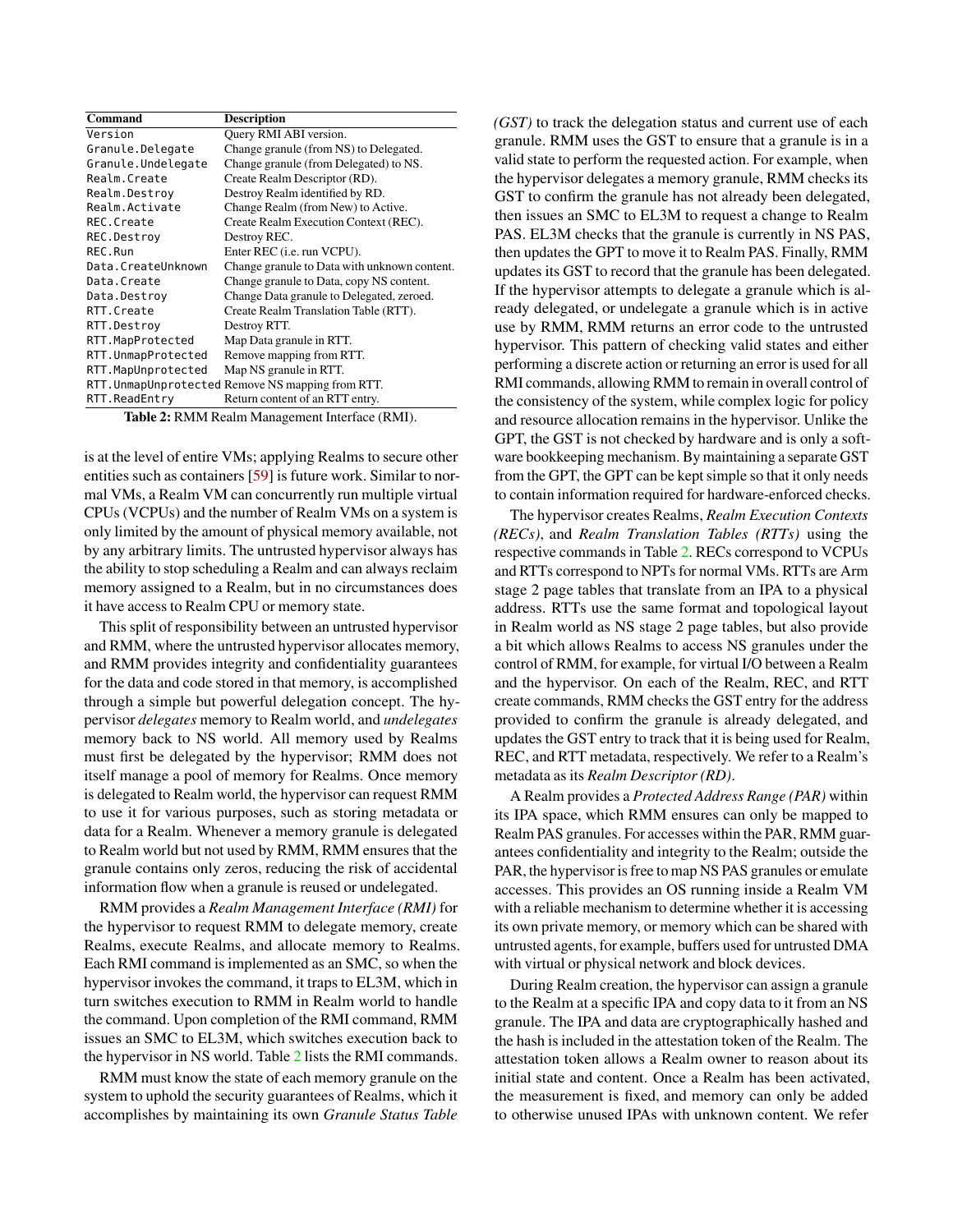to delegated granules used to store data for a Realm as *Data granules*. The hypervisor can request that RMM maps NS granules outside the PAR at any time. Physically contiguous delegated memory can be mapped to a Realm in blocks larger than 4 KB granules to optimize TLB usage.

The hypervisor can reclaim memory from a Realm at any time. RMM zeros a granule before undelegating it and returning it to the hypervisor. Subsequent accesses from a Realm to the IPA where the memory was reclaimed result in a stage 2 abort to RMM which prevents further execution of the Realm and preserves the CCA integrity guarantee. The hypervisor cannot subsequently map a granule to a previously-backed IPA within a PAR without Realm permission.

As a system designed to scale to many cores, RMM makes extensive use of fine-grained locking to support a high degree of concurrent operation. For example, each memory granule has its own lock so many granule operations can be done in parallel. Similarly, an RTT is a multi-level page table, for which each level has its own lock, and hand-over-hand locking is used to support concurrent operations on RTTs, as discussed in Section [4.1.](#page-4-0) For example, two Realm VCPUs can each cause a stage 2 page fault at the same time but at different IPAs, which can be resolved by the hypervisor in parallel on two CPUs to improve performance. This is a key requirement to support large Realms. Although most of RMM is written in C, Arm assembly code is also used to implement memory accesses with acquire/release semantics where lockless concurrent accesses are used for performance reasons, and to implement the locking primitives themselves.

CCA firmware is designed for security following best practices. Systems such as Linux map all physical memory to the kernel page table. RMM and EL3M do not. RMM's own page table statically maps code and metadata exclusively accessed by RMM, such as the GST and locks for each granule. Additional entries in RMM's page table are used to statically assign a virtual address range to each physical CPU in the system, resulting in a fixed number of virtual address slots perCPU. Memory is then mapped on demand when needed. RMM maps Data granules and metadata granules, such as RD and REC, on demand, and unmaps them once the respective operation is completed. EL3M's own page table only statically maps the EL3M code, a small fixed size stack, and the GPT; no other memory is mapped to its page table. Furthermore, SMC parameters are only interpreted as values in EL3M, never as pointers used to access memory. Even if a bug is introduced in some future version of CCA firmware that is not completely verified, these defense-in-depth measures make it much harder for a returnoriented or jump-oriented programming attack to succeed.

### 4 VIA Framework

Because CCA relies on firmware to guarantee the security of Realms, we verify that firmware, namely RMM and EL3M. We prove the CCA firmware implementation refines its layered specification in Coq, then use the top-level specification to prove the system's security properties hold for the implementation. To accomplish this, we developed the VIA verification framework, which supports layered verification of CCA firmware. VIA introduces four key verification techniques: mover oracle queries, relaxed memory support via permutation conditions, register accounting for C and assembly code integration, and a new ideal secure system model for proving security properties that cannot be verified using traditional noninterference-based approaches.

### <span id="page-4-0"></span>4.1 Mover Oracle Queries

To verify RMM, it is essential to simplify reasoning about possible interleavings of executions of concurrent software across multiple CPUs. For example, RMM uses hand-over-hand locking to synchronize access to RTTs, which are 4-level page tables, allowing multiple CPUs to manipulate the same page table concurrently. Figure [2](#page-5-0) shows the steps to allocate delegated granules as new level T1, T2, and T3 tables of a Realm's RTT using RTT.Create and then, in step 4, allocate a delegated granule to the Realm for its data and map its physical address to the leaf-level T3 table using RTT.MapProtected, which would typically occur on a page fault. Figure [2](#page-5-0) also shows how step 4 uses hand-over-hand locking, in which RMM first acquires  $T0$ 's lock so it can lookup and acquire T1's lock and release T0's lock. It can then lookup and acquire T2's lock and release T1's lock, so it can lookup and acquire T3's lock and release T2's lock, and finally update T3's page entry. At the same time, RMM running on other CPUs can do other page table operations, such as acquiring T0's lock to work on a different level 1 table.

To verify the page table operations with hand-over-hand locking, we need to reason about the correctness of all possible interleavings of operations. However, reasoning about all possible interleavings of all operations all at once is too difficult to do for a system as complex as RMM. To address this problem, VIA introduces mover oracle queries, a new mechanism that combines the power of local CPU reasoning with mover types [\[44\]](#page-18-3), building on previous work on CertiKOS [\[24–](#page-17-2)[27\]](#page-17-3) and CSPEC [\[10\]](#page-16-0).

To explain how mover oracle queries work, consider first an explicit multiprocessor machine model, whose machine state consists of per-physical CPU private state (e.g., CPU registers) and a global logical log, a serial list of events generated by all CPUs throughout their execution. Instead of explicitly modeling shared objects, events incrementally convey interactions with shared objects, whose state may be calculated by replaying the logical log. An event is emitted by a CPU and appended to the log whenever that CPU invokes a primitive that interacts with a shared object. Our abstract machine is formalized as a transition system, where each step models some atomic computation taking place on a single CPU; concurrency is realized by the nondeterministic interleaving of steps across all CPUs. However, reasoning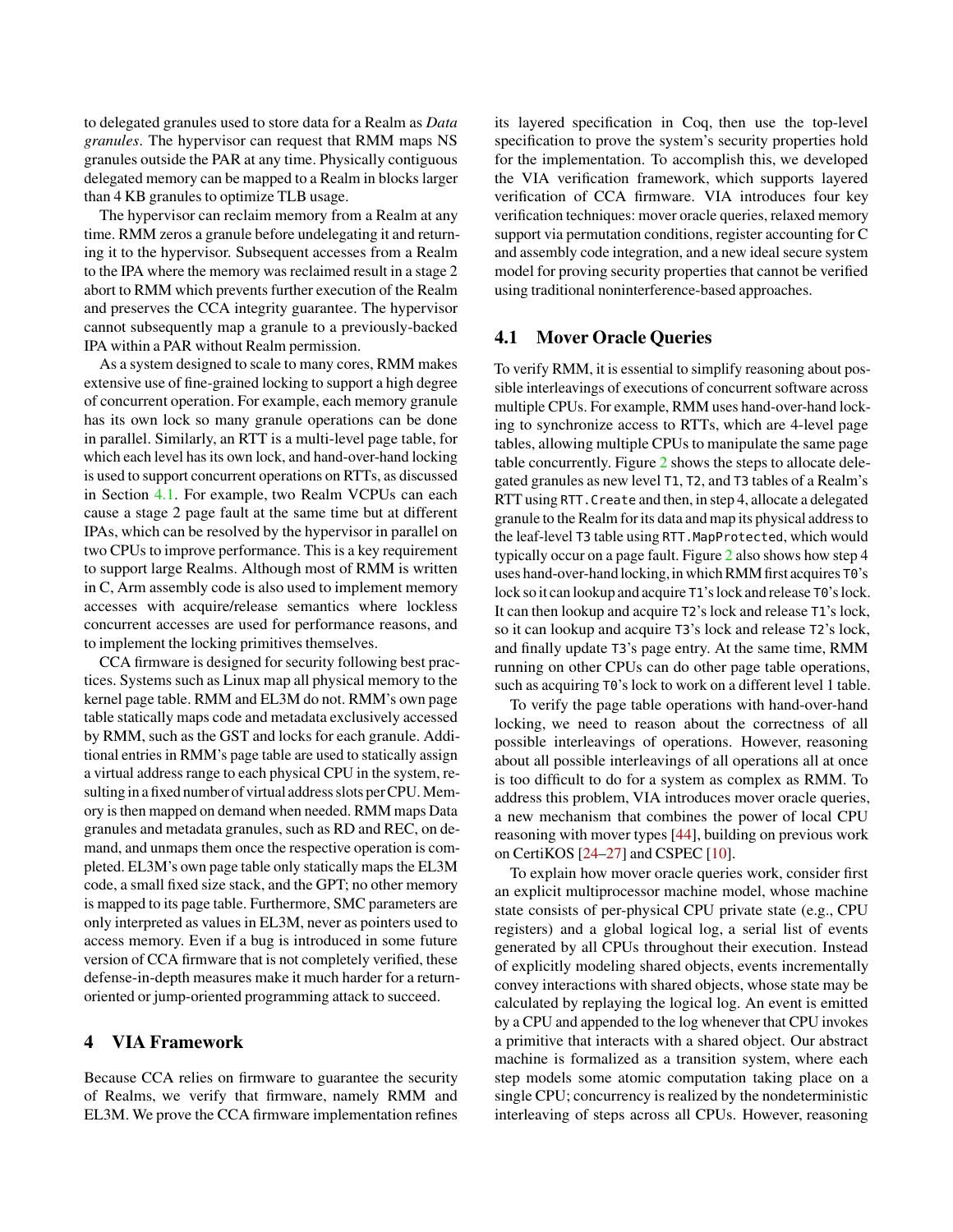<span id="page-5-0"></span>

Figure 2: Page table creation and hand-over-hand locking execution.

about interleavings directly with multiple CPUs is difficult.

To simplify reasoning about all possible interleavings, we instead lift multiprocessor execution to a local CPU model, which distinguishes execution taking place on a particular CPU from its concurrent environment [\[27,](#page-17-3) [36,](#page-17-4) [42\]](#page-18-0). All effects coming from the environment are encapsulated by and conveyed through an *event oracle*, which yields events emitted by other CPUs when queried. Querying the event oracle can be thought of in the context of the explicit multiprocessor machine model as returning events from the global log generated by all other CPUs; only new events since the last query are returned. How the event oracle synchronizes these events is left abstract, its behavior constrained only by rely-guarantee conditions [\[35\]](#page-17-5). Since the interleaving of events is left abstract, our proofs do not rely on any particular interleaving of events and therefore hold for all possible concurrent interleavings.

A CPU captures the effects of its concurrent environment by querying the event oracle between local CPU steps. A CPU only needs to query the event oracle when interacting with shared objects, since its private state is not affected by these events. In other words, the CPU repeatedly performs two steps when interacting with shared objects: querying the event oracle to obtain events from other CPUs, then generating a local CPU event. The result is a composite log of events from other CPUs interleaved with events from the local CPU. This is equivalent to the logical log in the explicit multiprocessor model, but without the complexity of directly reasoning about multiple CPUs.

If possible, we would like to move the interleaved event oracle queries out of the way of the local CPU events so we can use sequential reasoning regarding the local execution of any given CPU. By using mover types, we can identify how we can reorder event oracle queries with respect to local CPU events without changing the machine's behavior. Thus, these queries are mover oracle queries. We classify all local CPU events in the composite log as RightMover, LeftMover, or NoneMover. Mover oracle queries can be reordered before a RightMover and after a LeftMover. For example, acquiring a lock is a Right-Mover because if other CPUs do something after acquiring the lock on the local CPU, they must be able to do the same thing before acquiring the lock. The oracle queries which capture the other CPUs' events can be reordered before acquiring the lock. Mover oracle queries cannot be reordered with a NoneMover. For example, an oracle query followed by a NoneMover then a LeftMover cannot be reordered after the LeftMover.

VIA can then reduce the interleaving of events in the log that need to be considered in two ways, which we refer to as *log refinement*. First, we can reorder oracle queries with local CPU

<span id="page-5-1"></span>

Figure 3: Log refinement with mover oracle queries.

events based on the local events' mover types. By reordering, consecutive oracle queries will be merged to one. Second, we can prove local sequences of events generated by the machine refine an aggregate local event generated by a higher-level machine. This refinement can be applied to any arbitrary CPU, therefore, it applies to all CPUs, so that the entire log of events refines the log of the higher-level aggregate events.

Figure [3](#page-5-1) shows an example of log refinement to reduce interleavings of events across CPUs into an atomic event. We identify the mover type of each local event, i.e. [Right 0, Right 1, None 2, Left 3], and initially query the oracle before each event. Based on the mover types, we can reorder all oracle queries before the NoneMover to the beginning, and all remaining queries to the end, such that the log before and after reordering have the same machine behavior. We then define a new oracle that can be queried to return the consecutive events from the previous oracle queries [Oracle 0, Oracle 1, Oracle 2], allowing those events to be merged into a single oracle query [Oracle' 0]. We then refine the local sequence of events [Right 0, Right 1, None 2, Left 3] into a single higher-level aggregate local event EVENT 0. This can be done for all CPUs so we can reason further only using the higher-level aggregate event EVENT 0 with oracle queries Oracle" 0 and Oracle" 1 that also return higher-level aggregate events, instead of the many Left/Right/None events of lower-level machine.

# <span id="page-5-2"></span>4.2 Permutation Conditions

To verify RMM, we must account for the relaxed memory behavior of the Arm architecture on code that is not data race free (DRF). For example, Figure [4](#page-6-0) shows how a Realm's list of RECs is updated in REC.Create, REC.Destroy, and Realm.Destroy without holding a common lock. Each Realm's RD has a RECLIST (rd->rec\_list), an array that stores the pointers to all its RECs. The RECLIST can be referenced from both the Realm's RD and each of the Realm's RECs (rec->rec\_list). Each REC records its index in the RECLIST (rec->id). RD's counter keeps tracking of how many RECs are in a Realm. The hypervisor must destroy all RECs of a Realm before destroying its RD because once RD is destroyed, the Realm can no longer be referenced. Access to the RECLIST is not synchronized by its own lock, to avoid potential deadlock issues due to needing to hold multiple locks. Instead, in REC.Create, the RD's lock must be held to insert a new REC in RECLIST to ensure mutual exclusion. However, in REC.Destroy, the REC's lock is held instead of the RD's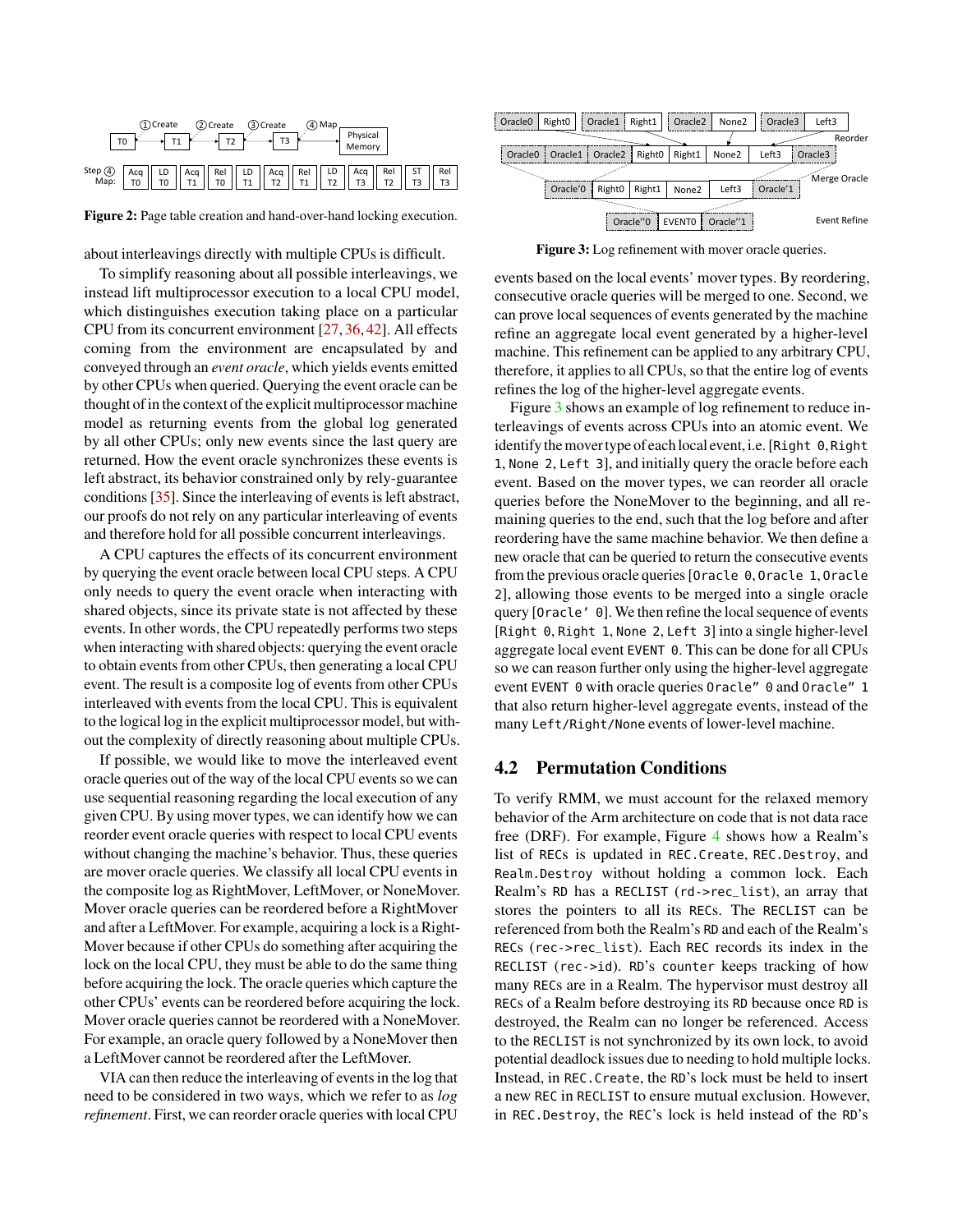<span id="page-6-0"></span>

Figure 4: Pseudo code of RECLIST data races, marked in bold blue.

locks when clearing the REC's entry from the RECLIST so that multiple CPUs can destroy different RECs of the same Realm concurrently. Furthermore, the RD's counter is increased or checked in REC.Create and Realm.Destroy while holding RD's lock, but it is decreased in REC.Destroy without holding any lock. As a result, data races can occur when concurrently executing REC.Destroy with REC.Create or Realm.Destroy.

To address this problem, VIA builds on VRM [\[57\]](#page-18-4). VRM verifies programs on Arm relaxed memory hardware that are DRF except for synchronization methods and virtual memory hardware. VRM verifies a program on a sequentially consistent (SC) multiprocessor hardware model, defines and proves that a fixed set of conditions hold for the program running on relaxed memory hardware, and proves that the conditions guarantee that the program has the same behavior on SC and relaxed memory hardware so that its SC proofs also hold for relaxed memory hardware.

VIA generalizes this approach for programs that are not DRF. It ensures that such a program will have the same behavior on SC and relaxed memory hardware by first decomposing the program into components that are DRF and not DRF. Previous work already shows that the DRF components will have the same behavior on SC and relaxed memory hardware [\[57\]](#page-18-4). VIA then introduces *permutation conditions P* on the non-DRF components such that *P* can be verified to hold for the program on relaxed memory hardware, and *P* can be proven to guarantee that the non-DRF components will have the same behavior on SC and relaxed memory hardware. Our experience suggests that even for programs that are not DRF, only a small percentage of the code in these programs is not DRF, so non-DRF programs can be verified on relaxed memory hardware by only proving a small number of permutation conditions in practice. This observation holds for RMM, in which almost all of the code is DRF.

VIA uses VRM's extended Promising Arm model [\[57\]](#page-18-4) to model Arm's relaxed memory hardware, such that *P* needs to be verified against all instruction permutations of the program allowed by VRM's Promising Arm model. Unlike VRM which defines a fixed set of conditions that do not all hold for RMM, VIA allows any condition *P* to be specified for non-DRF components that will result in their behavior being in the same on SC and relaxed memory hardware and that can be proven to hold for the program on relaxed memory hardware. The condition is essentially a constraint based on the program's semantics that restricts the possible instruction reorderings that can occur on relaxed memory hardware so that resulting program behavior is the same on SC and relaxed memory hardware.

For example, to handle the non-DRF code in Figure [4,](#page-6-0) we identify *P* to be when Realm.Destroy finds rd->counter equals 0, rd->rec\_list must be empty. This is necessary because rd->rec\_list must be empty when destroying it in (g), otherwise the system may crash due to reclaiming non-empty memory. Since REC.Create and Realm.Destroy use the same lock, data races can only occur when either runs concurrently with REC.Destroy. We prove each function always behaves the same on SC and relaxed memory. For REC.Create, since (b) and (c) cannot be reordered with (a) due to the branch dependency, as required by Promising Arm, its possible executions are  $(a)(b)(c)$  or  $(a)(c)(b)$ . Since (a) confirms that rec\_list[id] is empty, all concurrent REC.Destroy on other CPUs must destroy slots other than id because REC.Destroy will only work if the rec exists, which must be a non-empty slot in the rec\_list. Therefore, swapping (b) and (c) will never change any CPU's behavior and (a)(c)(b) is equivalent to (a)(b)(c), which is the order on SC. For REC.Destroy, if (e) executes before (d), *P* will be broken because when Realm.Destroy checks counter concurrently on other CPUs, it may find counter is 0 but rec\_list is not empty, as shown below:

(e) 
$$
\boxed{\text{counter--}}
$$
 (f)  $\boxed{\text{counter=-}}$  (g)  $\boxed{\text{destroy(list)}}$  (d)  $\boxed{\text{list}[id]=\text{NULL}}$  (list is not empty)

This was actually a real bug in the prototype implementation of RMM. Therefore, we must enforce that (d) always executes before (e) by adding a barrier between them so it must follow program order as on SC. For Realm.Destroy, the proof is trivial because the branch dependency between (f) and (g) guarantees that they execute in program order as on SC. Therefore, this non-DRF code will not generate more behavior on relaxed memory hardware than on SC.

### <span id="page-6-1"></span>4.3 Register Accounting

To verify CCA firmware with both C and assembly code, we must account for the interactions of C and assembly code primitives that call one another across language boundaries. However, C code hides the details of how it uses CPU registers, as the use of registers during C code execution is decided by the implementation of specific C compiler used. Although register behavior is not expressed by C language semantics, ignoring it causes problems when attempting to verify programs in which C and assembly code call one another, as shown in Figure [5,](#page-7-0) which illustrates a real bug in the original prototype RMM implementation detected during our verification. Existing verification approaches cannot support bidirectional calls between C and assembly code, such that the example in Figure [5](#page-7-0) would be erroneously verified without detecting the information leakage [\[10,](#page-16-0) [11,](#page-16-1) [23,](#page-17-6) [26,](#page-17-0) [37,](#page-17-7) [42,](#page-18-0) [43,](#page-18-1) [46\]](#page-18-5).

To address this problem, VIA introduces a novel register accounting mechanism to correctly verify integrated C and Arm assembly code while making minimal assumptions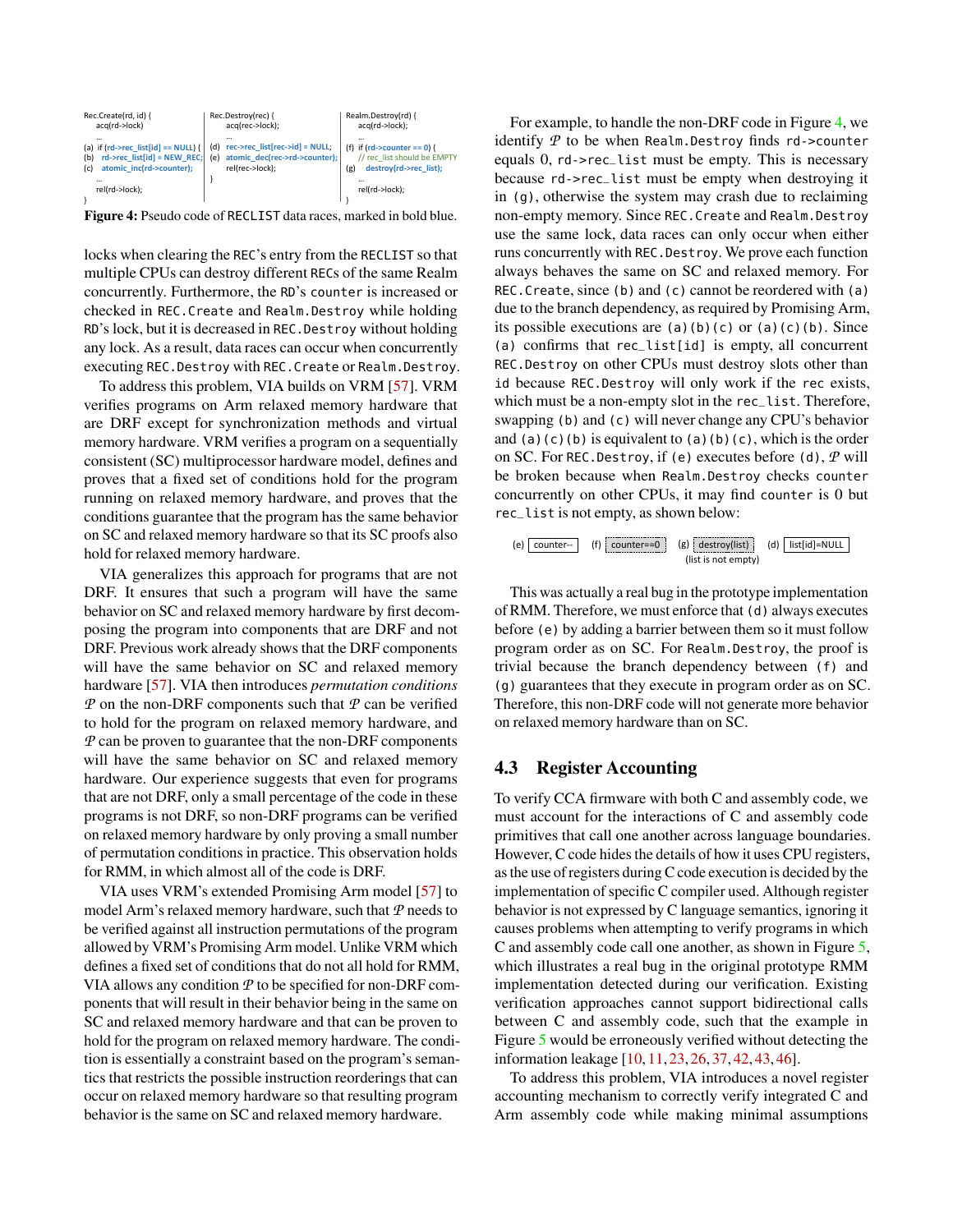<span id="page-7-0"></span>

Figure 5: An example of incorrectly combining C and assembly specifications. Assembly function store\_outer clears register x5 to 0, then calls C function store\_c. store\_c calls assembly function store\_inner, which stores register x5 into memory. The intended behavior is that the value 0 will be stored to memory. The actual behavior is that x5 stores C temporary variable s which contains secret data, resulting in undetected information leakage.

regarding compiler behavior. VIA leverages the *Arm64 Procedure Call Standard (AAPCS64)* [\[7\]](#page-16-7) to specify how registers are potentially used when assembly code calls a C function or is called by a C function. It then conservatively marks all registers used by C code whose values cannot be determined based on AAPCS64 as of Unknown value, and requires assembly code to not depend on registers with Unknown values.

AAPCS64 constrains how some Arm registers are used. In CCA firmware, C functions pass no more than eight integer or pointer parameters and return an integer or pointer. For such functions, AAPCS64 specifies that a C compiler will only pass parameters through registers r0-r7 and save the return value in r0. It also specifies registers that must have their values preserved through a function call, namely all callee-saved registers r19-r29 and the stack register sp. The use of other general-purpose registers (GPRs) may depend on the specific C compiler implementation.

For an assembly function that calls a C function, VIA checks that the assembly code does not read any Unknown registers. Legal assembly code can either keep such Unknown registers untouched or overwrite them before using them. VIA uses AAPCS64 to model the register behavior of the C function by identifying register r0 as containing the return value, and registers r19-r29 and sp as preserving the values. It marks the values of other registers after the C function call as Unknown, including caller-saved registers r1-r18 and the link register lr.

For an assembly function that can be called from a C function, VIA checks that its behavior does not depend on Unknown registers, and that it obeys AAPCS64 C calling conventions so that it will not cause unexpected behavior in its caller. VIA checks that (1) callee-saved registers r19-r29 and sp preserve the values; (2) the program counter pc after the call is equal to lr before the call so the assembly primitive returns like a function call; (3) if the caller expects a return value,  $r\theta$ 's value is never Unknown; and (4) the assembly code behavior remains the same if we initialize all GPRs to Unknown except for those carrying parameters. The last condition implies that the assembly code does not read any Unknown registers, except for saving and restoring callee-saved registers.

VIA also supports GNU Compiler Collection (GCC) inline assembly extensions within a C function. This is used in inline assembly memory accessors in RMM which guarantee

<span id="page-7-1"></span>

Figure 6: Translation of parameterized inline assembly.

atomicity or memory order semantics, as shown in the sca\_ read64 example in Figure  $6.$  sca\_read64 implements a 64-bit single-copy-atomic read in one line of assembly code plus an interface, which can specify a list of input registers, output registers and clobbered registers. VIA translates inline assembly code into an assembly function according to the interface constraints; "r", "Q", and "m" constraints are currently supported. It then checks its correctness like any other assembly function.

Translation is done using a set of logical registers I0-In for inputs and O0-On for outputs so that verification does not depend on the specifics of GCC register assignment. Input registers are defined read only. VIA also defines abstract accessors init\_pr, which initializes all logical registers to UNKNOWN, set\_pr, which writes to a register, and get\_pr, which reads from a register. As shown in Figure  $6$ , the translated sca\_read64 function first calls init\_pr for initialization, saves parameters to input registers by calling set\_pr, uses the input and output registers in the assembly code, and gets the return value from the output register by calling set\_pr.

For simplicity, VIA imposes additional requirements to guarantee GCC generates correct machine code whose behavior is the same as VIA's translated code. VIA forbids inline assembly code from explicitly using any GPRs or goto labels. For inline assembly with multiple instructions, VIA enforces that all output registers are constrained by "&" or "+". Thus, an output-only register never doubles as an input register, and the same register is used for input and output of an operand. This avoids any unexpected overlap in the assignment of input and output registers [\[53\]](#page-18-6).

Finally, because assembly code functions may be at the interface to outside programs that are untrusted, VIA enforces that all register values are not Unknown when returning from those assembly functions. This ensures that there is no unintentional information leakage from assembly code functions to untrusted programs through registers with Unknown values.

#### <span id="page-7-2"></span>4.4 Ideal Secure System Model

CCA protects the confidentiality and integrity of Realms' private data during their lifetime. Confidentiality means any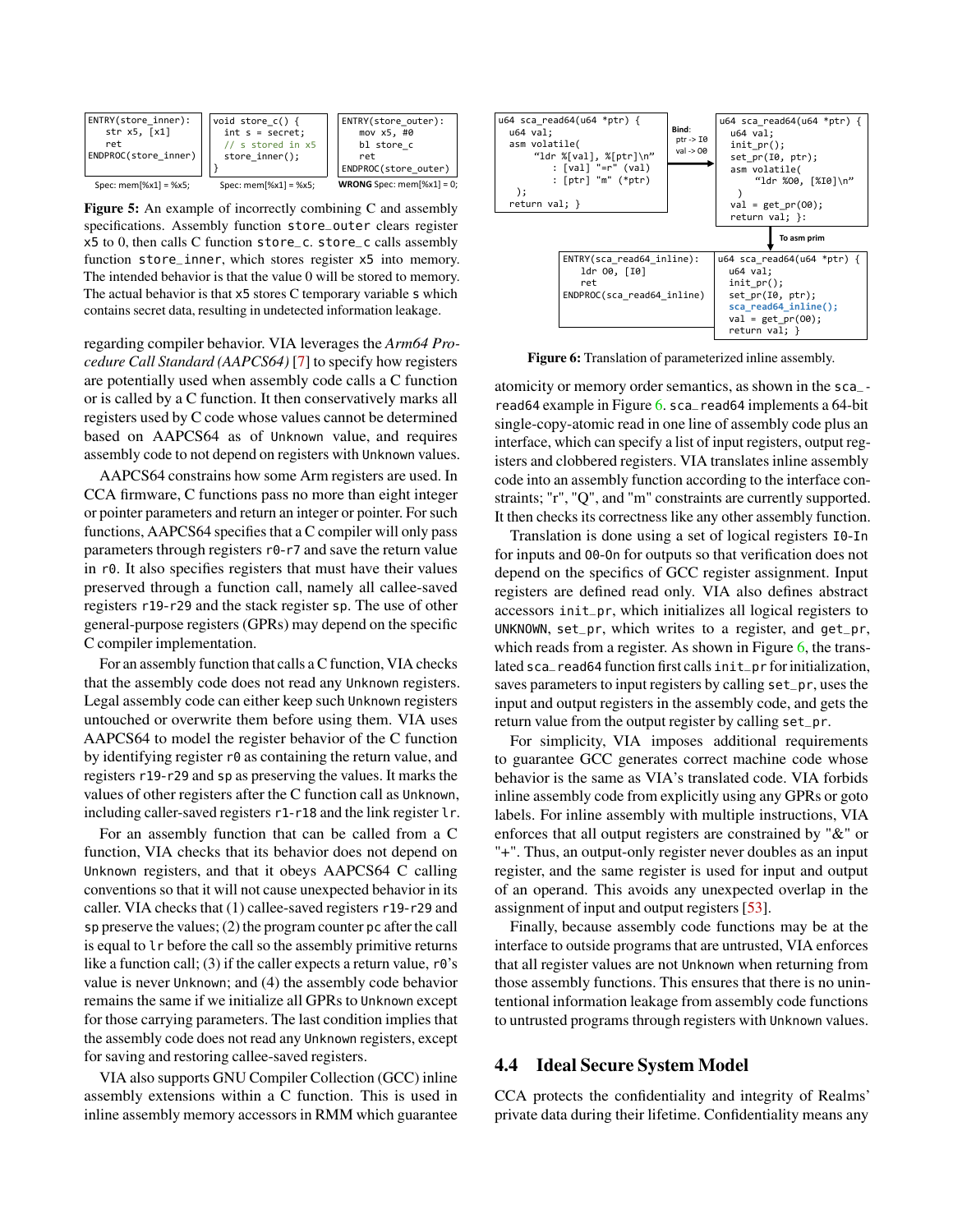<span id="page-8-0"></span>

Figure 7: The real and ideal secure system model.

change a Realm makes to its private data is only observable by that Realm. Integrity means a Realm will not observe any changes to its private data that it did not make, but does not imply availability; data access should either fail or return the data previously stored. The confidentiality definition is standard, but the integrity definition allows untrusted software to modify a Realm's private data as long as the Realm does not observe the change. For example, to reclaim memory from Realms, a hypervisor can unmap a Realm's private data without the Realm's permission. This is allowed because the Realm's access to the unmapped data will trigger a page fault so the Realm cannot observe future changes to the data content. However, this breaks noninterference, which therefore cannot be used to to prove security as is done for other verified systems [\[16,](#page-16-8) [23,](#page-17-6) [29,](#page-17-8) [34,](#page-17-9) [42,](#page-18-0) [49,](#page-18-7) [55\]](#page-18-8).

To address this problem, VIA introduces an ideal/real paradigm, shown in Figure [7,](#page-8-0) inspired by the idea from formal verification of separation kernels [\[22,](#page-17-10) [30\]](#page-17-11). The *real system* is defined by the RMM top-layer specification, which builds on and incorporates EL3M, in which all memory and CPU registers are shared by Realms, RMM, and the hypervisor. The *ideal system* is defined by an ideal system model specification, in which each Realm has its own exclusive memory, and each REC of the Realm has its own exclusive CPU registers, while other software can only access the same non-exclusive memory and registers as in the real system.

If each Realm only accesses its exclusive memory and registers in the ideal system, we could then show that RMM guarantees confidentiality and integrity by proving that the real system simulates the ideal system. This would mean that each Realm only accesses its exclusive memory and registers in the real system as well, so nothing other than a Realm can access its own data. However, such a simplistic model does not work in practice. For CCA, we need a model that allows declassification so Realms can access NS granules for initialization and I/O, and CPU registers can be used to pass parameters between Realms and RMM, or Realms and the hypervisor.

VIA introduces a new ideal system model for Armv9-A that supports declassification of memory and registers based on a set of well-designed rules that define when declassification is allowed. The model has six declassification rules, listed in Table [3.](#page-8-1) In this model, Realm exclusive memory consists of all memory in its PAR and exclusive CPU registers consists of all registers accessible by a Realm or that can affect its execution, such as system registers. A Realm will only access its exclusive memory and registers, unless it accesses a granule outside

#### <span id="page-8-1"></span>Type Rule

| Mem When a Realm accesses an IPA within its PAR but it is Unknown, the       |
|------------------------------------------------------------------------------|
| Realm will copy the data from a special initialization buffer in memory      |
| to exclusive memory before accessing the IPA. This can only be done          |
| once per granule. The buffer is populated before the Realm is activated,     |
| and cannot be changed once it has been activated.                            |
| Mem When a Realm accesses an IPA outside of its PAR, it will directly access |
| memory, not exclusive memory.                                                |
| On any trap from a Realm to the RMM, a Realm exposes the contents            |
|                                                                              |

- of various exclusive system registers, marking them Unknown, and marks various timer-related exclusive registers Unknown.
- Reg If a trap is due to system register emulation, a Realm will mark a specified exclusive GPR as Unknown.
- Reg If a trap is due to a hypercall, a Realm will expose and mark the seven exclusive GPRs  $r0 - r6$  used for parameter passing as Unknown.
- Reg If a trap is due to an RMM call, a Realm will expose and mark the four exclusive GPRs  $r0 - r3$  used for parameter passing as Unknown.

#### Table 3: Declassification rules.

its PAR or it accesses a granule or register that is Unknown. If it accesses memory outside its PAR, the Realm will access non-exclusive memory directly. If it accesses a granule or register that is Unknown, the data will be copied from a special initialization buffer or non-exclusive register, respectively, before accessing it. A granule is Unknown if it is not yet initialized. A register is Unknown if it is used by the Realm to communicate with RMM or the hypervisor. For example, when a Realm invokes a hypercall, it exposes the arguments in registers r0-r6, which RMM will provide to the hypervisor, then return the results back in those registers. Marking a granule or register as Unknown is used to represent declassification in the model.

We can then use this ideal system model with declassification to verify that RMM guarantees Realm confidentiality and integrity. The key is to establish a simulation relation in which all machine states are equivalent between the ideal and real systems and show that, at any step in the two systems satisfying the simulation relation, the same data is obtained when accessing memory or registers. This involves proving a one-to-one mapping of data between the two systems. With declassification, the mapping will change such that a different mapping will be used depending on whether the data is declassified or not. For example, if a granule within a Realm's PAR is not declassified, we will want to show that accessing that granule in non-exclusive memory in the real system correponds to accessing it in exclusive memory in the ideal system to get the same data. On the other hand, if a granule within a Realm's PAR is declassified, because its contents were initialized from an NS granule, we will want to show that first accessing that granule in non-exclusive memory in the real system correponds to accessing it in non-exclusive memory in the ideal system since the respective exclusive memory is initially Unknown so the data is first copied from non-exclusive to exclusive memory.

### 5 CCA Implementation and Verification

We used VIA to verify an early prototype implementation of CCA firmware, which includes both RMM and EL3M as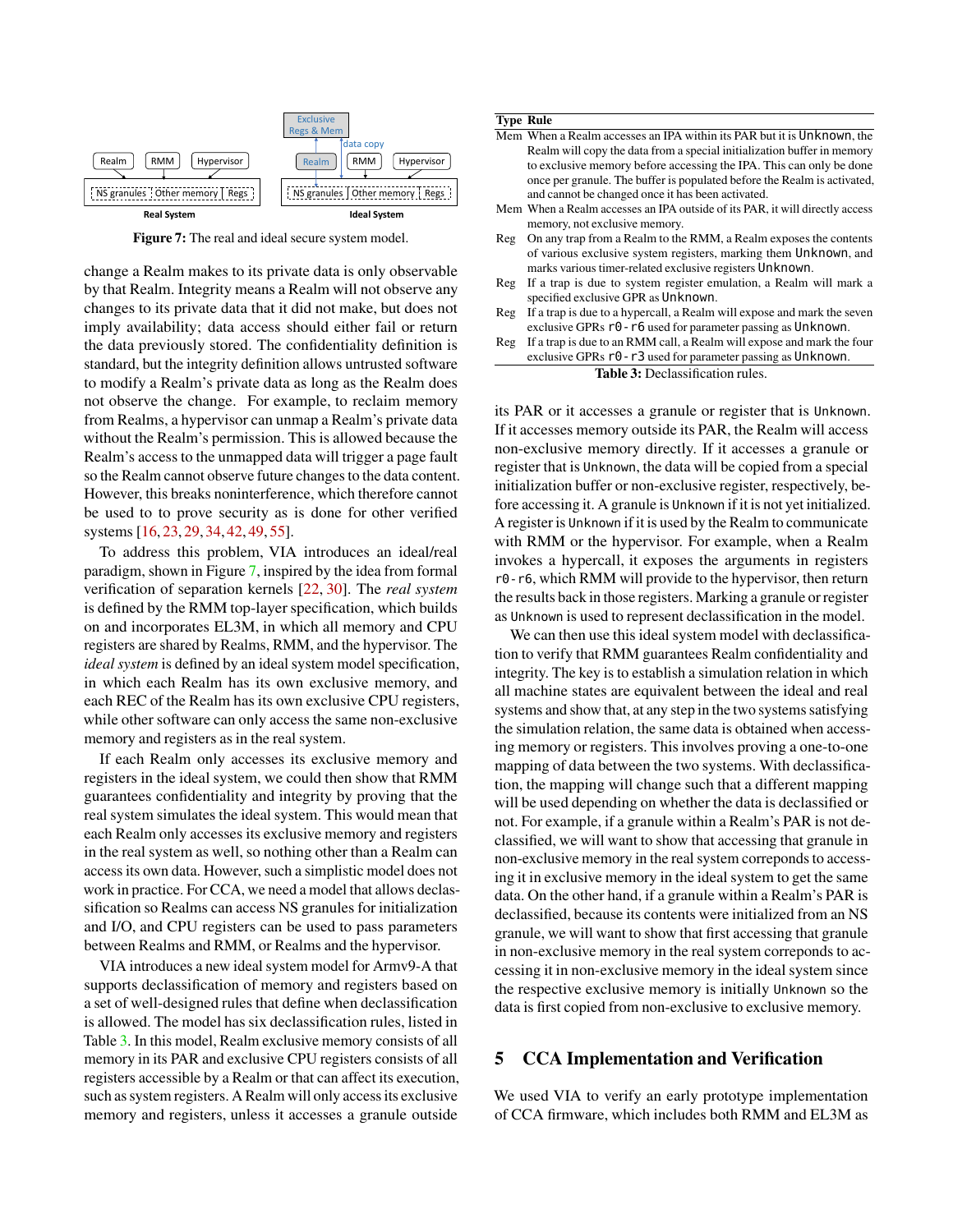<span id="page-9-0"></span>

| <b>Description</b>        | LOC Description                                            | LOC   |
|---------------------------|------------------------------------------------------------|-------|
| Machine model             | $1.4K$ RMM refinement proofs                               | 6.1K  |
| Lock proof                | 1.7K Top-level specification                               | 1.1K  |
| EL3M layer specifications | .2K Ideal secure system model                              | .2K   |
| EL3M refinement proofs    | .9K Security simulation proofs                             | 3.4K  |
|                           | RMM layer specifications 4.4K Permutation condition proofs | 1.2K  |
| <b>Total</b>              |                                                            | 20.6K |

Table 4: Lines of Coq code for verifying CCA firmware.

described in Section [3.](#page-1-0) The verification outcomes, including the discovery of several latent bugs, were confirmed by Arm's development team and used to further improve the firmware implementation. RMM contains 3.2K lines of code (LOC) in C and .3K LOC in assembly. The runtime critical parts of EL3M contain .1K LOC in C and .7K LOC in assembly; all of the C code is for updating the GPT. All RMM and EL3M code is verified, except for the portion of assembly code for initialization (.1K LOC in RMM and .5K LOC in EL3M). For remote attestation, RMM also uses functions provided by a crypto library, which was not verified, though a verified crypto library could be ported and used instead [\[42,](#page-18-0) [61\]](#page-19-2).

Table [4](#page-9-0) shows our proof effort, measured in LOC in Coq. 45 abstraction layers were used. The bottom layer machine model is based on VRM's Promising Arm model [\[57\]](#page-18-4) to model Arm's relaxed memory. Another layer was used to verified the spinlock implementation on the relaxed memory model and lift it to an SC model. We verify the EL3M implementation refines its layered specification through three layers. On top of that, we verify the RMM implementation refines its layered specification through 39 layers. The top-level specification reflects RMM's interface, combining both RMM and EL3M functionality. Another layer defines the ideal secure system model. We verify that the top-level specification simulates the ideal secure system model.

### 5.1 Concurrent Multi-level Page Tables

The most challenging refinement proofs were for verifying RMM's RTT implementation. RTT primitives use handover-hand locking to synchronize access to dynamically allocated 4-level page tables, allowing fine-grain concurrent operation on different page table levels. This required nine layers. We leverage mover oracle queries and log refinement, discussed in Section [4.1,](#page-4-0) to refine all of RMM's page table operations to atomic operations, verifying the correctness of hand-over-hand locking in a real system for the first time.

Figure [8](#page-9-1) visualizes the proof. Since acquiring a lock is a RightMover, releasing a lock is a LeftMover, and reading the page table entry is both a LeftMover and RightMover, we can reorder mover oracle queries to refine the procedure of walking the page table until acquiring the lock of T1 into an atomic step. We group the local CPU events into a single higher-level aggregate "walk until level 1" event. Similarly, we can group events together from creating a level 1 table into a "create level 1 table' event, and destroying a level 1 table

<span id="page-9-1"></span>

Figure 8: Proving atomicity for page table operations.

into a "destroy level 1 table" event.

We then refine the procedure of walking the page table until acquiring the lock of T2 into an atomic step. We first prove that "walk until level 1" is a RightMover because any subsequent events at this layer from other CPUs can be reordered with it, i.e., "create level 1 table", "destroy level 1 table", "walk until level 1", and acq/rel/LD/ST events for T2 and T3 level tables. A "create level 1 table" from other CPUs is irrelevant to the local "walk until level 1" because it can only create other level 1 tables and cannot overwrite T1 since RMM only allows creating a table that does not exist yet. Events "destroy level 1 table" and "walk until level 1" from other CPUs are irrelevant because they cannot hold T1's lock so can only access other level 1 tables, not T1. Other events are also irrelevant because they do not manipulate T0 and T1 tables. Therefore, "walk until level 1" is a RightMover and all subsequent mover oracle queries can be reordered before it. Thus, we refine "walk until level 2" into an atomic step, as shown in the bottom of Figure  $8$ . In a similar fashion, we prove "walk until level 2" to be a RightMover and refine the steps of "walk until level 3." Continuing in this manner, we eventually refine all RTT operations into atomic steps.

Proving RTT operations to be atomic allows us to prove desired properties about RMM's RTT management. The key property to prove is that each non-empty entry in the RTTs, including both intermediate entries pointing to lower-level RTTs and leaf mappings, uses a unique delegated granule. This prevents page remapping attacks while still allowing fine-grained access to the RTTs for improved performance. The proof is straightforward because every operation on an RTT entry is proved to be atomic, only the PA of a delegated granule is used to populate a previously empty RTT entry, and each such granule is guaranteed to be unused and zeroed. Once a granule is used for an RTT entry, its state changes from delegated to RTT or Data, preventing it from being used for other RTT entries. By using mover oracle queries andlog refinement,we complete the first proof of hand-over-hand locking in a real system, and the first proof of a system with fully dynamically allocated shared page tables.

#### 5.2 Relaxed Memory

We prove permutation conditions as discussed in Section [4.2](#page-5-2) to verify the proofs hold on Arm relaxed memory hardware. Veri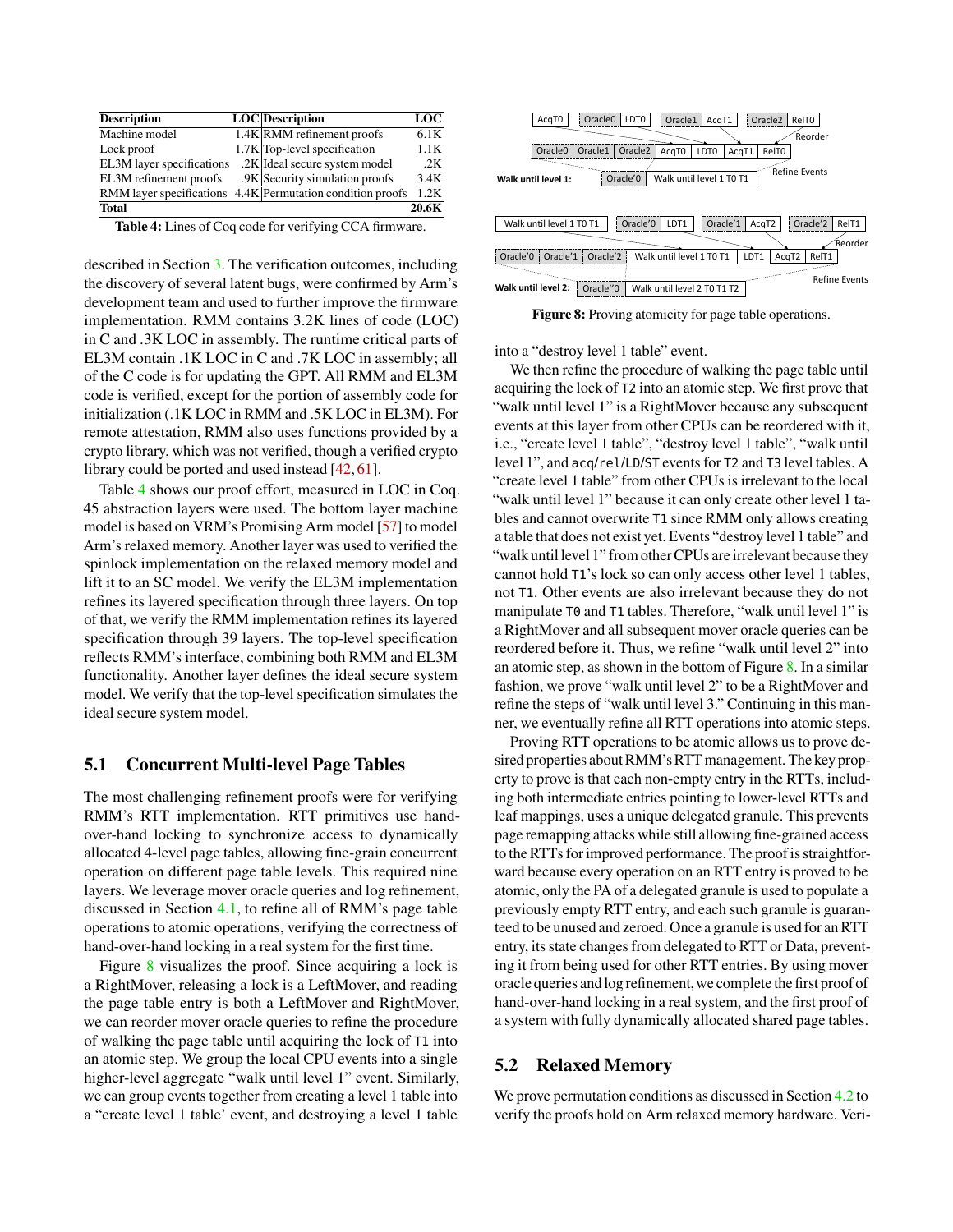fying CCA firmware only requires six permutation conditions, the RECLIST empty condition discussed in Section [4.2,](#page-5-2) and five conditions previously introduced by VRM, namely (1) NO-BARRIER-MISUSE, (2) TRANSACTIONAL-PAGE-TABLE, (3) SEQUENTIAL-TLB-INVALIDATION, (4) WRITE-ONCE-KERNEL-MAPPING, and (5) MEMORY-ISOLATION. NO-BARRIER-MISUSE requires that barriers are correctly placed. We verified that all lock acquisitions have acquire memory semantics and all lock releases have release memory semantics. We also proved that memory accesses to shared objects outside critical sections have release semantics so that they cannot be reordered, preserving program ordering and SC behavior.

TRANSACTIONAL-PAGE-TABLE requires that shared page table writes within a critical section are transactional. This ensures that page table writes will not result in any behavior on relaxed memory hardware that cannot be produced on an SC model. In RMM and EL3M, each critical section contains at most one page table write, so they are obviously transactional.

SEQUENTIAL-TLB-INVALIDATION requires that a page table unmap or remap be followed by a TLB invalidation, with a barrier between them. This precludes relaxed memory behavior in TLB management code. There are no remaps in RMM or EL3M. We verified that all page table unmaps are followed by a TLB invalidation with a barrier between them.

WRITE-ONCE-KERNEL-MAPPING requires that if RMM or EL3M's own page tables are shared, they can only be written once—only empty page table entries can be modified. This precludes relaxed memory behavior due to out-of-order reads of these page tables. For EL3M, this holds as it uses a statically reserved hardcoded page table shared across all CPUs that is never changed after booting. For RMM, although its kernel page table is shared across all CPUs and can be changed, we prove that it is logically partitioned into two tables, as discussed in Section [3.](#page-1-0) We prove one table is shared but never changed once initialized, and the other table is not shared because it is statically divided into per-CPU ranges private to each CPU.

MEMORY-ISOLATION requires that the memory space accessible by RMM and EL3M is partially isolated with Realms and NS hypervisors. This ensures that any relaxed memory behavior of Realms or NS hypervisors cannot be propagated to RMM or EL3M. We verify that Realms and the hypervisor will only access Data and NS granules. Realms' memory accesses are managed by RTTs, We prove RTTs will only map Data granules and NS granules. A hypervisor's memory accesses are controlled by the GPT. We prove all delegated granules are in the Realm PAS state in the GPT so the hypervisor cannot access them. We further prove that RMM and EL3M behavior do not rely on what Realms or the hypervisor may do with Data or NS granules. We prove EL3M never accesses memory other than its own, RMM will not access the contents of Data granules, and whenever RMM accesses NS granules, it may obtain arbitrary data because the hypervisor can make arbitrary changes to the data. Thus, we show RMM's proof on SC does not rely on the concrete implementation of Realms or NS hypervisors.

<span id="page-10-0"></span>

Figure 9: Verify RMM and EL3M GPT update operations. Solid arrows represent C code and dashed arrows represent assembly code.

<span id="page-10-1"></span>

| Rec.Run      | Hyp to Realm | run Realm | handle Realm exit |            | Realm to Hyp |
|--------------|--------------|-----------|-------------------|------------|--------------|
| run<br>Realm | enter Realm  |           | Realm steps       | Realm trap | exit Realm   |

Figure 10: Verify REC.Run and its inner run\_realm loop. Solid arrows represent C code and dashed arrows represent assembly code.

|  | handler Hyp to EL3M EL3M to RMM handle_ns_smc RMM to EL3M EL3M to Hyp |  |
|--|-----------------------------------------------------------------------|--|



### 5.3 C and Assembly Code Integration

<span id="page-10-2"></span>RMM

Another key aspect of the refinement proofs was verifying the interactions between RMM and EL3M, RMM and Realms, and RMM and the hypervisor, which required the C and assembly code integration techniques discussed in Section [4.3.](#page-6-1) For RMM and EL3M, we verified the correctness of GPT updates. Figure [9](#page-10-0) shows how to verify a C primitive in RMM which issues an SMC to EL3M to update the GPT. Layer L0 verifies the C code for EL3M's GPT operations. Layer L1 verifies EL3M's assembly code handler, which handles traps from RMM and calls the GPT operations in C. Finally, layer L2 verifies the C code in RMM that traps to EL3M's assembly code handler.

For RMM and Realms, we verified REC.Run, which runs a VCPU of a Realm and required five layers. Figure [10](#page-10-1) shows this C primitive, which calls the run\_realm assembly code primitive, which restores the Realm's VCPU contexts and enters the Realm. We proved that all GPRs are correctly restored such that there is no information leakage from RMM to the Realm through registers with Unknown values.

For RMM and the hypervisor, we verified the RMM handling of RMI calls from the hypervisor. Figure [11](#page-10-2) shows when the hypervisor invokes an RMI call, it traps to EL3M first, then jumps to RMM and calls the C function handle\_ns\_smc to execute the RMI call. Eventually, RMM returns to EL3M and then the hypervisor. We proved that when returning to the hypervisor, there is no information leakage to the hypervisor through GPRs with Unknown values.

## 5.4 Security

We prove that the real system specified by the RMM top-level specification simulates the ideal system model with declassification, as discussed in Section [4.4.](#page-7-2) We discuss the simulation relation in three parts: all machine states except for Data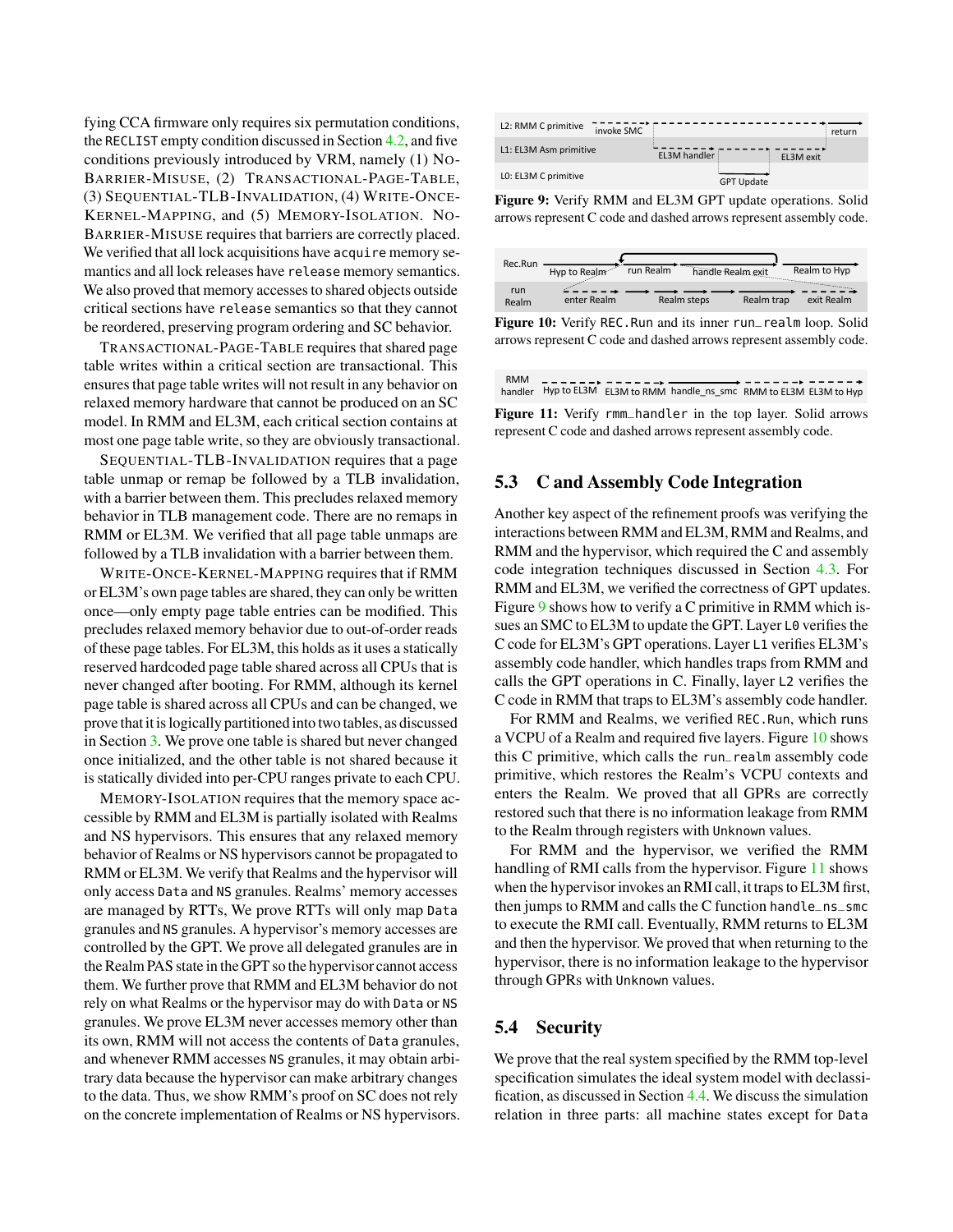granules, CPU registers, and VCPU contexts stored in REC granules (Rel 1), Data granules (Rel 2), and CPU registers and VCPU contexts (Rel 3). Each relation is proved by induction, in which we assume the relation is initial true at machine boot and prove that it is preserved during RMM, hypervisor, and Realm execution so that the same data is obtained when accessing memory or registers in both real and ideal systems.

We prove that Rel 1 is preserved during execution and all data accessed from memory is the same. Rel 1 concerns NS granules, delegated granules, and granules containing Realm metadata including RTTs, none of which involve declassification. We prove two invariants: (1) all RTTs only map IPAs within the respective Realm's PAR to Data granules and IPAs outside its PAR to NS granules; and (2) the GPT only labels NS granules in the NS PAS while all delegated granules are labeled in the Realm PAS. The first invariant ensures that Realms will only access Data and NS granules, and the former will not affect **Rel 1**. The second invariant ensures that the hypervisor can only access NS granules. Since Realms and the hypervisor access NS granules in the same non-exclusive memory in both real and ideal systems, they will obtain the same data. All other granules for Rel 1 can only be accessed by RMM. Since RMM accesses NS and other granules in the same non-exclusive memory in both real and ideal systems, it will obtain the same data; the VCPU contexts that are part of REC granules are excluded here and considered in Rel 3.

We prove that **Rel 2** is preserved during execution. The invariant above ensures that the hypervisor cannot access Data granules, and we prove that RMM does not access Data granules, so Rel 2 is preserved for both the hypervisor and RMM. Data granules are only accessed by Realms. From Rel 1, the RTTs must be the same in both real and ideal systems. If an RTT maps an ipa within a Realm's PAR to a Data granule at host physical address hpa, the Realm will access the same data at exclusive memory ipa in the ideal system as at hpa in the real system, so Rel 2 is preserved. To ensure that an hpa cannot be mapped to ipas in different Realms, we prove an invariant that if an RTT maps ipa to hpa, then the Data granule at hpa inversely maps to (Realm, ipa). Because there is a one-to-one mapping for each Data granule to (Realm, ipa), any changes at hpa can only be observed by the specific Realm at the specific ipa as is the case in the ideal system, so Rel 2 is preserved for all other data. If an an ipa within a Realm's PAR is Unknown, the Realm will access the same data at non-exclusive memory hpa in the ideal and real system, so Rel 2 is preserved.

We prove that **Rel 3** is preserved during execution. We prove if a Realm's VCPU V is running, its register r in the real system equals the corresponding exclusive register r if not Unknown or the non-exclusive register r if Unknown in the ideal system. We prove if a Realm's VCPU V is not running, V's REC context of r in the real system equals the corresponding exclusive register r if not Unknown or the V's REC context of r if Unknown in the ideal system. In the ideal system, Realm's register data is always stored in the exclusive registers except for those being

declassified. Exclusive registers are not involved in context switches. We then prove that RMM indeed correctly saves and restores Realms' VCPU contexts, so that Rel 3 is preserved.

Finally, we note that our simulation proofs between the real system and ideal secure system model verify Realm confidentiality and integrity without even trusting the correctness of the RMM or EL3M specifications. The proofs only need to trust the specification of the ideal secure system model, which encodes the declassification rules and consists of only .2K LOC in Coq. Furthermore, as shown in Table [3,](#page-8-1) the declassification rules only allow a Realm to disclose its data in two ways, by writing NS granules outside of its PAR or via the eight GPRs used for hypercalls, making the security policy formalization easy to understand.

### 5.5 Bugs Found

We identified several bugs in the CCA firmware prototype implementation during verification. Through refinement proofs, we detected common bugs such as incorrect boundary checking for some variables and misuse of locks; some locks were released without previously holding them. More importantly, verification of C and assembly code integration identified a serious security bug that neither EL3M nor RMM clear the caller-saved registers when returning to the hypervisor. These registers may carry RMM's private execution states and leak information. For example, RMM saves and restores Realms' VCPU contexts, and some contexts may remain in caller-saved registers and leak to the untrusted hypervisor. Another bug identified was in the REC execution handler. The hypervisor provides an NS granule to communicate entry and exit information with RMM. RMM locks and checks that the given granule is indeed an NS granule, accesses its contents, unlocks the granule, and enters the Realm. However, when exiting from the Realm, RMM did not lock and check the granule state before accessing it. This may lead to RMM unexpectedly receiving a Granule Protection Fault (GPF) from the hardware when accessing the granule using the NS PAS, if the granule was delegated by another CPU. This could lead to a denial of service of RMM or have worse consequences if GPF handling was not properly implemented in RMM.

Through permutation condition proofs, we identified an RMM bug that REC.Destroy does not implement "counter−−" with the release semantics (instruction (e) in Figure [4\)](#page-6-0) such that it can be reordered with (d) on Arm's relax hardware. This may cause Realm.Destroy to wrongly set the RECLIST to be reusable before REC.Destroy clears it because when counter is zero, all RECs in the list should have been destroyed, which was not true due to this relaxed memory bug.

Through security proofs, we identified an RMM bug that allows the hypervisor to create two Data granules for the same memory address of a Realm. Thus, RMM can unmap one Data granule from an IPA of a Realm and map another Data granule to the same IPA, violating the Realm integrity guarantee,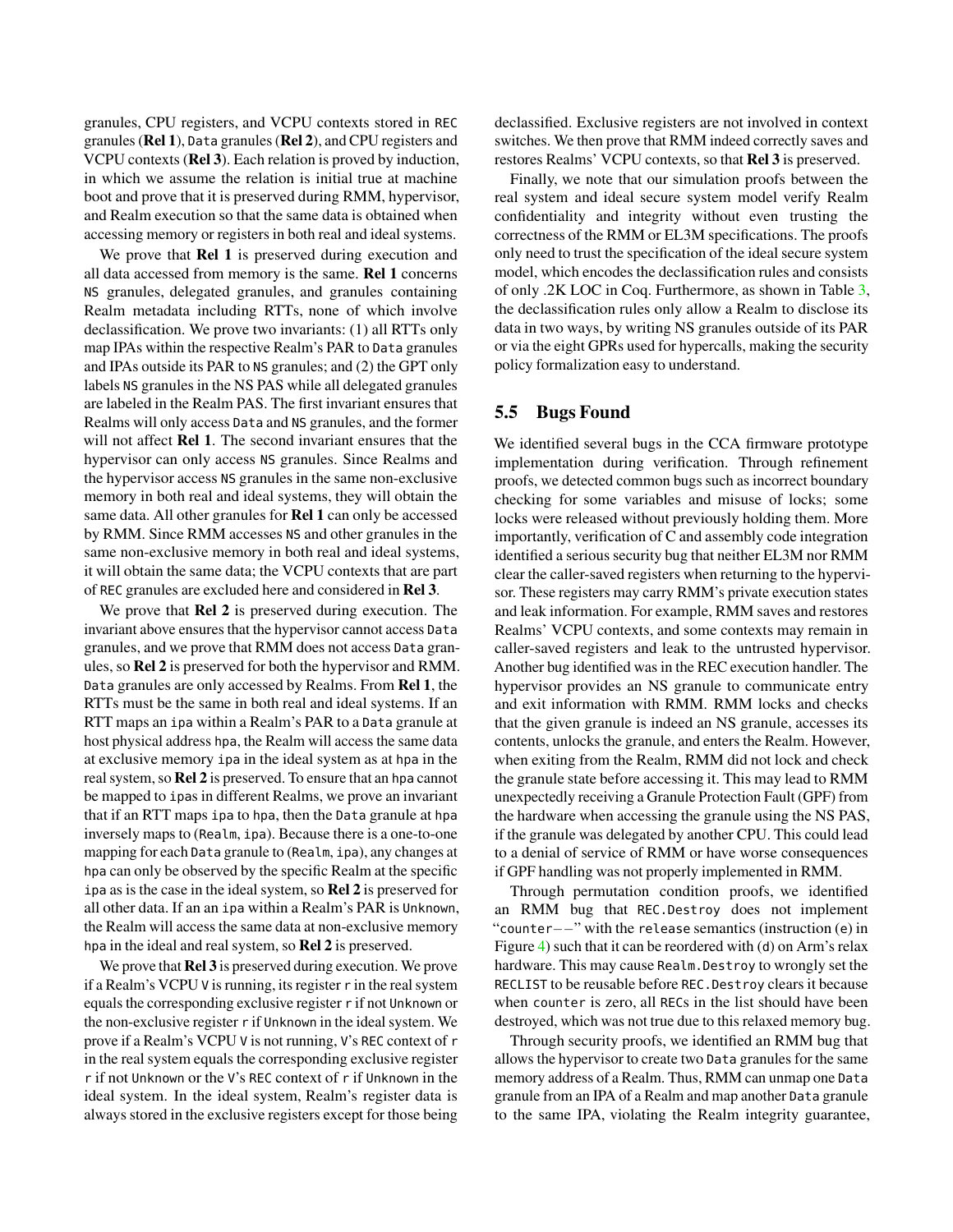because the Realm could observe a change in Realm data not caused by a Realm memory access.

# <span id="page-12-0"></span>5.6 CCA KVM

CCA provides a standard application binary interface (ABI) to allow hypervisors to communicate their intents to RMM via RMI commands, which is suitable for adoption by commodity hypervisors. However, existing hypervisors do require some modifications to use CCA to support Realm VMs. Regardless of whether a hypervisor is modified to use CCA, it cannot compromise the confidentiality and integrity of Realms. Without modifications, existing hypervisors cannot run Realm VMs, but can still run non-Realm VMs.

We modified the Linux KVM hypervisor to use CCA, which we refer to as CCA KVM. The modifications involved roughly 3K LOC in C to KVM, including .5K LOC for RMI commands, .4K LOC for handling exits from Realms, .8K LOC for creating and destroying Realms, and 1.1K LOC for stage 2 page table management using RMI commands. The modifications also required roughly .5K LOC in C to QEMU, mostly related to VM boot, initialization, and exit handling. Finally, roughly 40 LOC in C of modifications to the virtio driver in the Linux guest kernel were required so that it uses a bounce buffer to communicate I/O data with the hypervisor. This is needed because the ring buffer normally used by the virtio driver in the VM is in memory not accessible to the hypervisor when using Realms. Our experience with KVM indicates that the modifications required for a commodity hypervisor to use CCA are quite modest and involve changes to a very small percentage of its existing codebase.

### 6 Performance Evaluation

We have run the CCA software stack, including RMM, EL3M, and modifications to the Linux KVM hypervisor to use Realms, on an Arm Fast Model which implements the Realm Management Extensions (RME) CPU architecture. The Fast Model is a valid software emulation of the CPU architecture, allowing us to demonstrate that the CCA software stack provides the desired security guarantees and system functionality. However, Fast Models do not provide any cycle accurate measure of real performance and are too slow to run real application workloads. While CCA will be available in Armv9-A, Armv9-A hardware is not yet available.

To provide a preliminary measure of CCA performance, we have ported the CCA software prototype to run on currently available Arm hardware, an Arm N1 System Development Platform (N1SDP) [\[5\]](#page-16-9) with an Armv8.2-A Neoverse N1 SoC. This version of EL3M is based on the the Trusted Firmware-A (TFA) codebase. The N1SDP does not provide GPT or Realm world hardware, so it cannot enforce the security guarantees of Realms, but we can use it to mimic the performance costs of Realms by modifying the EL3M code. Context switching

between NS and Realm worlds is mimicked by modifying EL3M to switch between two separate contexts within NS world. EL3M is further modified to support the RMI as well as handle GPT update requests from RMM. We did not include EL3M code that controls GPT registers as they do not exist on the N1SDP, but all data written to the GPT memory can be done, although without any effect.

This setup necessarily will have some performance differences from real CCA hardware, but it provides a useful approximation of actual Realm performance. The cost of GPT checks by CCA hardware are not included since no GPT hardware is available, but are expected to exhibit good caching behavior and will not affect the relative performance of VMs versus Realm VMs since they apply equally in NS and Realm worlds. The cost of some hypervisor operations, such as those that require exiting to userspace, will be overly conservative as controlling timer interrupt behavior requires those operations to write to the Arm Generic Interrupt Controller (GIC) on the N1SDP which is slow, whereas real CCA hardware will have system registers that can be used by RMM to achieve the same functionality. Finally, the current prototype lacks support for directly injecting virtual interrupts without hypervisor intervention, which is expected to be available in future CCA hardware.

We ran both microbenchmark and application workloads in VMs on unmodified KVM and CCA KVM in Linux 5.12 on the N1SDP, which has two dual-core 2.6 GHz Neoverse N1 CPUs, 6 GB RAM, a 240 GB SATA3 SSD and a Intel 82574L 1 Gbps NIC. We used QEMU 4.2.0 [\[8\]](#page-16-10) to run VMs, with the modifications discussed in Section [5.6](#page-12-0) to support CCA KVM. VMs were run using KVM or CCA KVM with 4 cores and 1 GB RAM with the VM capped at 2 VCPUs and 512 MB RAM; VCPUs were pinned to individual cores. VHOST networking was used and virtual block storage devices were configured with cache=none [\[28,](#page-17-12) [38,](#page-18-9) [56\]](#page-18-10). Arm VHE [\[6,](#page-16-11) [17,](#page-16-12) [18\]](#page-16-13) was used for all measurements. For client-server workloads, clients ran on an x86 machine with a 16-core Intel Xeon E5-2690 2.9 GHz CPU, 378 GB RAM and an Intel I350 1 Gbps NIC, connected to the N1SDP via a Linksys LGS108 1 Gbps switch.

### 6.1 Microbenchmarks

We ran KVM unit tests [\[39\]](#page-18-11), which execute common micro-level hypervisor operations, plus an additional system register access microbenchmark, as listed in Table [5.](#page-13-0) For each test, we ran it  $2^{16}$  times and report the average latency. Table [6](#page-13-1) shows the microbenchmark measurements in nanoseconds for unmodified KVM and CCA KVM. The measurements show that the security benefits of CCA design do come with a performance cost on most micro-level hypervisor operations, because the cost of transitioning between a VM and the hypervisor is much more expensive on CCA KVM than unmodified KVM, which is most clearly shown for Hypercall.

Hypercall simply traps from the VM to the hypervisor in EL2 and returns for KVM, but involves additional operations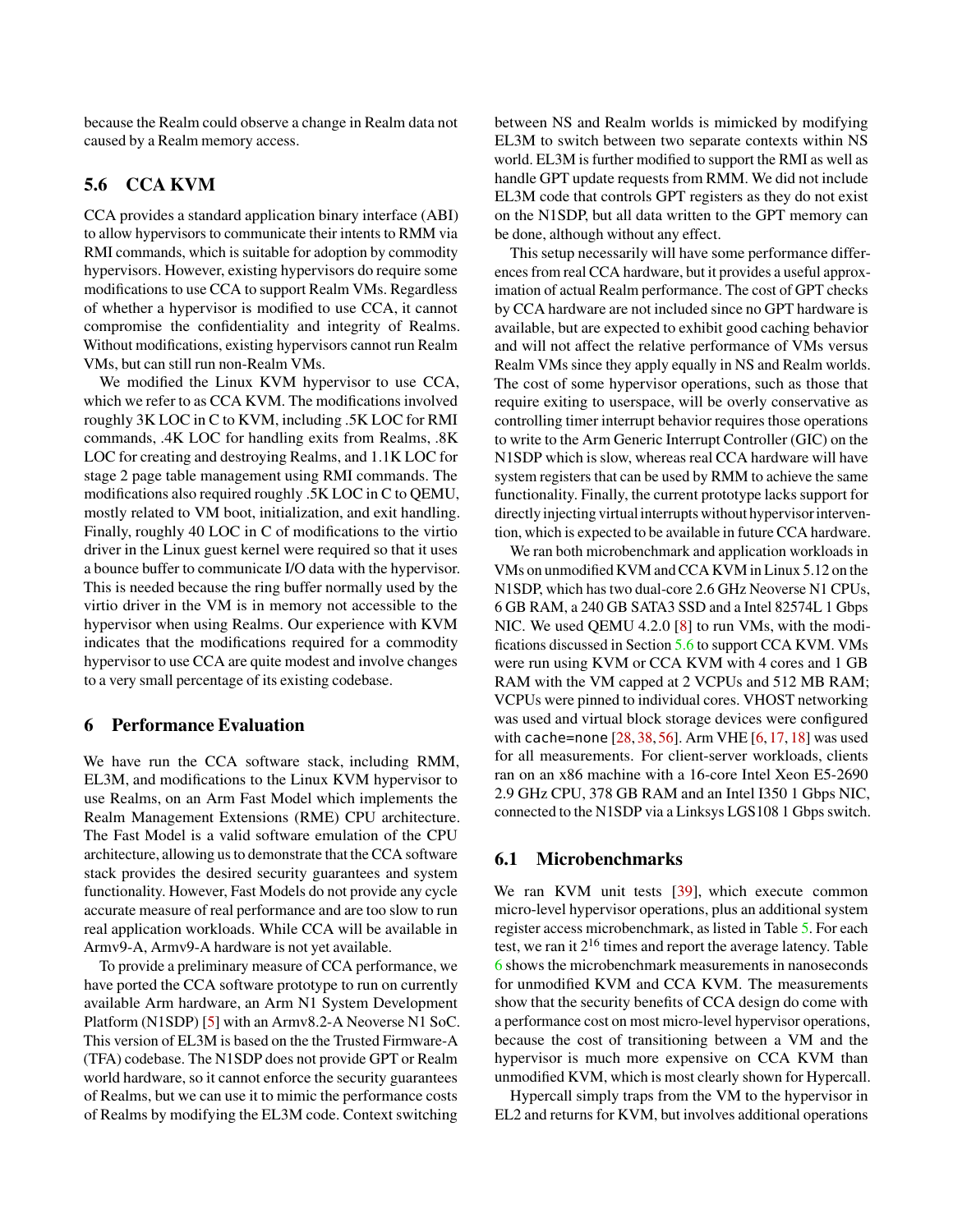<span id="page-13-0"></span>

| Name      | <b>Description</b>                                                         |
|-----------|----------------------------------------------------------------------------|
| Hypercall | Trap from a VM to the hypervisor and return to the VM imme-                |
|           | diately. Measures base transition cost of hypervisor operations.           |
|           | I/O Kernel Trap from a VM to the emulated interrupt controller in the host |
|           | OS kernel and return to the VM. Measures cost of accessing I/O             |
|           | devices supported in kernel space.                                         |
| I/O User  | Trap from a VM to read the device ID of virtio mmio device then            |
|           | return to the VM. Measures base cost of operations that access             |
|           | I/O devices emulated in user space.                                        |
|           | Virtual IPI Issue virtual IPI to another VCPU on a different CPU. Measures |
|           | time from sending virtual IPI until receiving VCPU handles it.             |
| Sysreg    | Trap from a VM to emulate access to system register ID_-                   |
|           | AA64PFR0_EL1 in the hypervisor and return to the VM. Measures              |

Table 5: Microbenchmarks.

system register access cost.

for CCA KVM: (1) trap from VM in EL1 to RMM in EL2; (2) map NS granule to copy exit info to NS world, unmap granule; (3) trap from RMM to EL3M in EL3; (4) save Realm context, restore NS context;(5) exception return from EL3M to hypervisor in EL2; (6) trap from hypervisor to EL3M in EL3; (7)save NS context, restore Realm context;(8) exception return from EL3M to RMM in EL2; (9) map NS granule to copy entry info from NS world, unmap granule; (10) map and read data in REC and RD granules, unmap granules; (11) exception return from RMM to VM in EL1. The additional operations result in Hypercall costing an additional 1.5 *µ*s on CCA KVM than vanilla KVM. Roundtrip transitions between RMM and the hypervisor take roughly 700 ns, and roundtrip transitions between the VM and RMM take roughly 60 ns. Saving and restoring system registers when transitioning between the VM and RMM takes roughly 200 ns per transition, or 400 ns total. The four map/unmap operations take roughly 100 ns each, 400 ns total. The remaining roughly 250 ns is due to other bookkeeping code, including saving and restoring GPRs and error checking.

I/O Kernel and I/O User include the same transition from the VM to the hypervisor and back as the Hypercall, so they also require more than 1.5 *µ*s to execute on CCA KVM than vanilla KVM. Although the difference between CCA KVM and vanilla KVM is roughly 1.5 *µ*s for I/O Kernel, the difference for I/O User is roughly 2.3 *µ*s. This is because on the N1SDP, CCA KVM must write to the GIC when going to userspace, which is quite slow and takes an extra 800 ns.

Virtual IPI is more expensive on CCA KVM versus vanilla KVM because it involves multiple transitions between a VM and the hypervisor. Sending the virtual IPI involves the source vCPU writing to a system register, causing a trap to the RMM, which forwards the operation to the hypervisor (1). The hypervisor issues a physical IPI to the CPU running the destination vCPU, then returns to the source vCPU (2). The physical IPI causes an exit from the destination vCPU (3). On taking this exit, the hypervisor detects that there is a pending virtual IPI, and returns to the destination vCPU (4). Of these four transitions, approximately two occur in parallel, so the cost is roughly twice that of a Hypercall on CCA KVM for the transitions, plus the cost of the actual operation. Because Hypercall is much faster for unmodified KVM, its Virtual IPI cost is not

<span id="page-13-1"></span>

| Benchmark Hypercall I/O Kernel I/O User Virtual IPI Sysreg |       |       |       |       |     |
|------------------------------------------------------------|-------|-------|-------|-------|-----|
| KVM                                                        | 362   | 549   | 1.761 | 1.806 | 437 |
| $CCA$ KVM                                                  | 1.865 | 2.060 | 4.049 | 4.324 | 70  |
|                                                            | .     |       |       |       |     |

Table 6: Microbenchmark performance (ns).

dominated by the transition cost between VM and hypervisor.

The one microbenchmark that is much faster on CCA KVM than KVM is Sysreg. Accessing system registers is roughly 5 times as expensive on KVM versus CCA KVM. On CCA KVM, RMM handles this register access directly without returning to the hypervisor. RMM's system register trap handling mechanism is simpler than KVM's because it does not need to support KVM's more general hypervisor functionality that requires synchronizing accesses to hypervisor-related data structures and additional conditional checks.

### 6.2 Application Benchmarks

We next ran the application benchmarks listed in Table [7](#page-14-0) to measure performance on more realistic workloads. We also ran the workloads on native hardware running the same kernel to provide a baseline for comparison, restricting the system to use 2 CPUs and 512 MB RAM to provide a comparable configuration to the VMs. For each platform, we ran each workload 50 times and measured the average, worst, and best performance.

Figure [12](#page-14-1) shows the average performance for each benchmark for unmodified KVM versus CCA KVM, with error bars indicating worst and best performance. Performance was normalized to average native execution on the N1SDP hardware; lower is better. Unlike microbenchmark performance, the application benchmark performance shows that CCA KVM and KVM have much more modest performance differences on more realistic workloads.

CCA KVM has less than 8% overhead versus unmodified KVM for most workloads, but in the worst case, overhead was 18% for MongoDB, an I/O intensive workload. The I/O intensive workloads have higher overhead for a couple reasons. The main reason is because the VM exits more frequently, so the cost of exits has a more significant impact on performance. Exits are more expensive on CCA KVM as shown by the Hypercall microbenchmark results in Table  $6$ , in which an exit to the hypervisor costs an extra 1.5 *µ*s. If there are many exits as will be case for I/O intensive workloads, this additional cost can become significant. For example, Memcached incurs roughly a million VM exits to the hypervisor. This results in roughly 1.5 s of additional overhead, or .75 s of overhead per core if the exits are split evenly across cores for a VM with 2 VCPUs. Memcached takes 9 s to run on vanilla KVM, so this is 8% overhead due to the extra latency for exits on CCA KVM, which roughly matches the actual overhead measured for Memcached on CCA KVM versus vanilla KVM.

A secondary reason is because CCA KVM needs to use a bounce buffer while vanilla KVM does not. CCA KVM needs a bounce buffer to support virtio because Realm memory is protected from the hypervisor. KVM uses the default virtio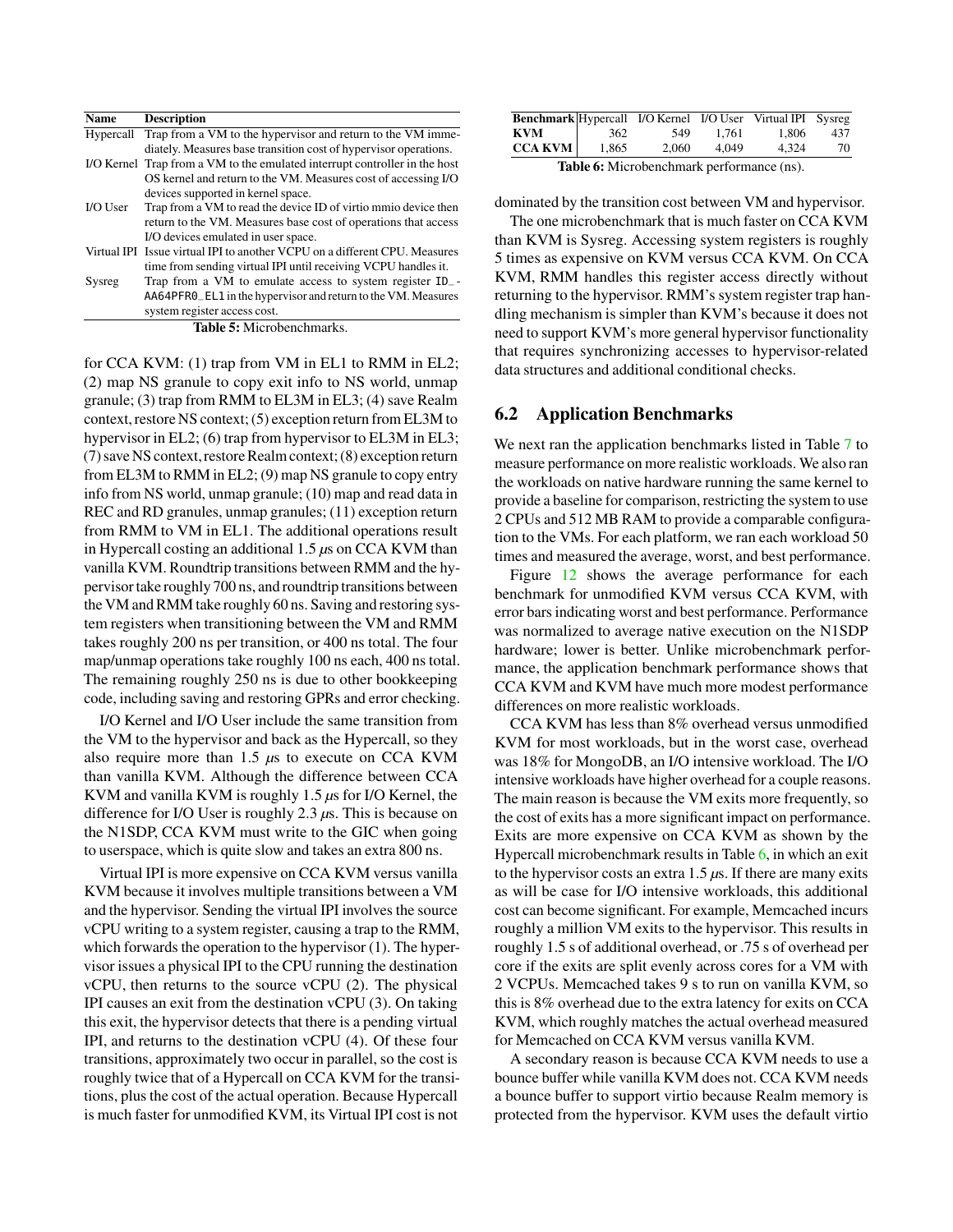<span id="page-14-0"></span>

| <b>Name</b> | <b>Description</b>                                            |  |  |  |  |
|-------------|---------------------------------------------------------------|--|--|--|--|
| Apache      | Apache server v2.4.41 handling 100 concurrent requests via    |  |  |  |  |
|             | TLS/SSL from remote ApacheBench [1] v2.3 client, serving      |  |  |  |  |
|             | the index html of the GCC 7.5.0 manual.                       |  |  |  |  |
| Hackbench   | Hackbench [54] using Unix domain sockets and 20 process       |  |  |  |  |
|             | groups running in 500 loops.                                  |  |  |  |  |
| Kernbench   | Compilation of the Linux kernel v4.18 using all noconfig for  |  |  |  |  |
|             | Arm with $GCC$ 9.3.0.                                         |  |  |  |  |
|             | Memcached Memcached v1.5.22 handling requests from a remote   |  |  |  |  |
|             | member $[51]$ v1.2.11 client with default parameters.         |  |  |  |  |
| MongoDB     | MongoDB server v3.6.8 handling requests from a remote         |  |  |  |  |
|             | YCSB [14] v0.17.0 client running workload A with 16           |  |  |  |  |
|             | concurrent threads and operation count=500000.                |  |  |  |  |
| MySQL       | $MySQL v8.0.27$ running sysbench v1.0.11 with 32 concurrent   |  |  |  |  |
|             | threads and TLS encryption.                                   |  |  |  |  |
| Redis       | Redis v4.0.9 server handling requests from a remote redis-    |  |  |  |  |
|             | benchmark client (redis-tools $v5.0.7$ ) [52] running GET/SET |  |  |  |  |
|             | with 50 parallel connections and 12 pipelined requests.       |  |  |  |  |
|             | <b>Table 7:</b> Application benchmarks.                       |  |  |  |  |

mechanism to directly access VM memory, so it does not require bounce buffers and does not need to perform the additional data copying. Since KVM can also be configured to use a bounce buffer, we also measured KVM with this configuration to isolate the impact of using a bounce buffer on performance. The overhead with versus without a bounce buffer was negligible in most cases, but in the worst case as high as 3-4% for the more disk I/O intensive workloads, MongoDB and MySQL.

We expect the overheads for I/O intensive workloads on real CCA hardware to be less than what we measured on the N1SDP hardware. Exits are expected to occur less frequently on real CCA hardware when support for direct virtual interrupt injection is added. Exits that go to userspace are expected to cost less on real CCA hardware as the expensive GIC writes required for N1SDP hardware will be eliminated, though this was not a dominant factor in our results with the use of VHOST networking. This cost can be further mitigated by using device passthrough instead of paravirtual I/O, which will largely avoid these exits and their associated performance overhead. Support for Realm device passthrough will be added to future CCA hardware. Overall, our measurements indicate that CCA's security guarantees can be delivered with acceptable performance overheads for real application workloads.

# 7 Related Work

Hardware-enforced trusted execution environments have become an important feature of major computer architectures. Arm TrustZone [\[4\]](#page-16-6) can be used to statically partition and isolate a memory region in Secure world, but most implementations only support a small number of such memory regions, limiting its scalability. Intel Software Guard Extensions (SGX) [\[33\]](#page-17-13) can be used by application developers to protect userspace memory from other programs, including a potentially malicious OS or hypervisor. SGX is not suitable for securing VMs.

AMD Secure Encrypted Virtualization (SEV) [\[2\]](#page-16-16) and Intel Trust Domain Extensions (TDX) [\[32\]](#page-17-14) provide protection at the

<span id="page-14-1"></span>

Figure 12: Application benchmark performance.

level of VMs with similar threat models to CCA. The initial version of SEV ensured confidentiality by encrypting VM memory at runtime, but did not ensure memory data integrity, which has been utilized as an attack vector such that a compromised hypervisor can tamper with or steal private VM data [\[31,](#page-17-15)[40](#page-18-15)[,47,](#page-18-16)[48,](#page-18-17) [60\]](#page-19-3). Secure Nested Paging (SNP) [\[3\]](#page-16-5) now provides the previously missing integrity protection capability. SEV-SNP allows an untrusted hypervisor to directly manage NPTs, but checks accesses against a reverse map table, an additional data structure managed by a security co-processor. In contrast, Intel TDX runs a TDX module in a privileged SEAM (Secure-Arbitration Mode) root CPU mode. The firmware manages NPTs used by protected VMs in response to requests issued by the untrusted hypervisor. Unlike CCA, the security of SGX, SEV, SEV-SNP and TDX relies on complex implementations in unverified microcode and firmware [\[12,](#page-16-17) [15\]](#page-16-18). They are difficult to update, either to patch security flaws or introduce new features.

Komodo [\[23\]](#page-17-6) draws on ideas from SGX, but is implemented as a software monitor in verified Arm assembly code on top of TrustZone instead of requiring hardware to support complex enclave-manipulation instructions. This avoids hardware complexity and enables deployment of new enclave features independently of CPU upgrades. Komodo does not support multiprocessor execution, largely due to the challenge of verifying low-level concurrent code. CCA retains the advantages of Komodo's approach by relying on a verified software monitor to implement Realms, but supports verified VM protection and multiprocessor execution.

The idea of retrofitting a commodity hypervisor so that its security guarantees are enforced by a small trusted core was first explored by SeKVM [\[41–](#page-18-18)[43,](#page-18-1) [57\]](#page-18-4). SeKVM was the first to show how this retrofitting approach, known as microverification, makes it possible to verify that a commodity hypervisor guarantees the confidentiality and integrity of VMs. CCA allows hypervisors to be modified to support Realm VMs, whose confidentiality and integrity are protected by a verified monitor, reminscient of SeKVM. While SeKVM uses existing Arm hardware, CCA introduces new hardware mechanisms that protect VMs from untrusted software running in both NS and Secure world, and allow hypervisors to make full use of Arm virtualization features such as VHE for better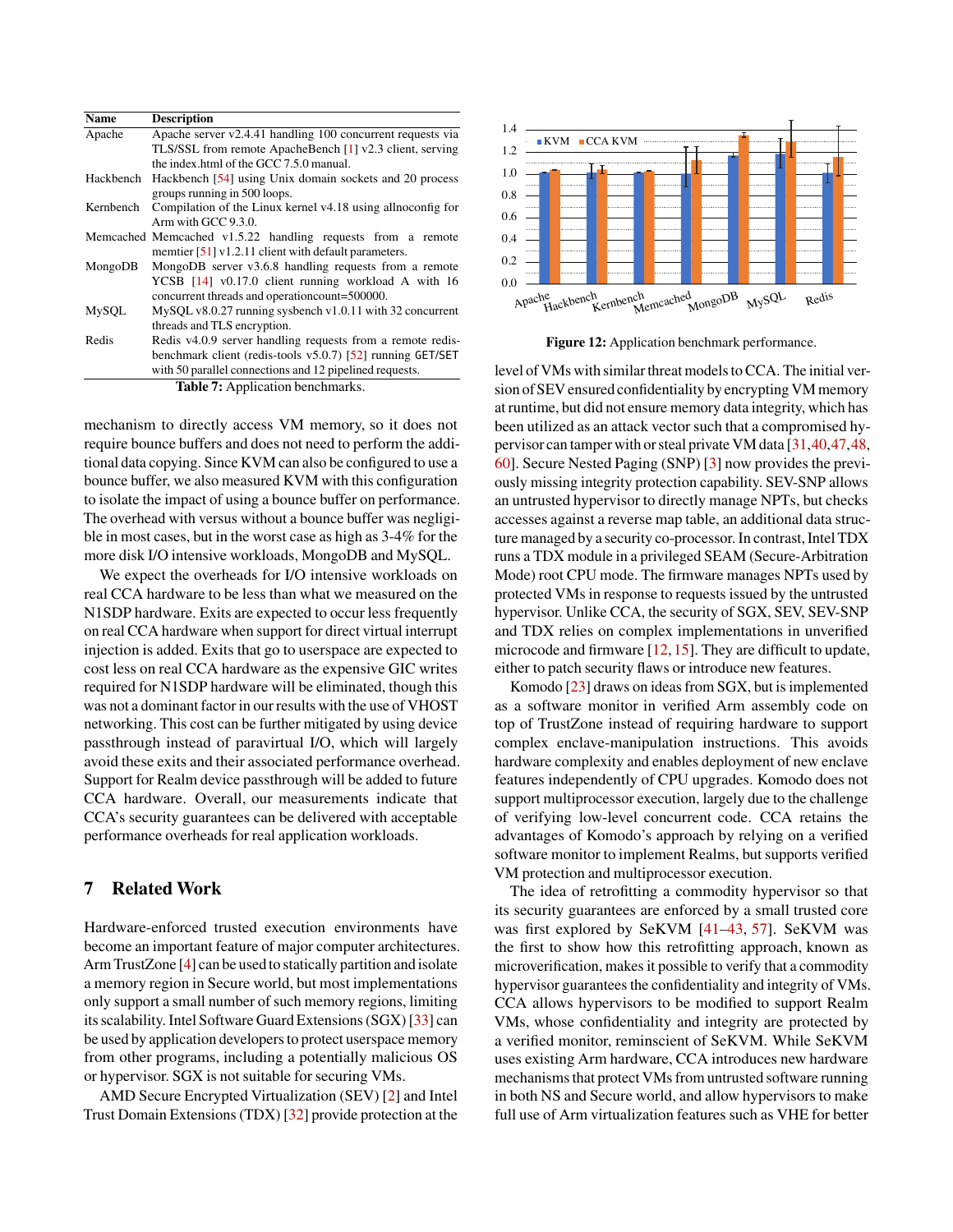performance. Furthermore, CCA firmware is designed to support a higher degree of scalability and concurrent operation by allowing data races, leveraging fine-grain synchronization, and enabling the hypervisor to provide fully dynamic memory allocation for all VM-related metadata.

While verifying CCA firmware required new VIA verification techniques, many of them build on previous work. Various concurrent systems have been verified, including CertiKOS [\[26,](#page-17-0) [27,](#page-17-3) [45\]](#page-18-19), SeKVM, and CMAIL using CSPEC [\[10\]](#page-16-0). CertiKOS and SeKVM support sequential reasoning with a local CPU model and encapsulate other CPUs' behavior by rely/guarantee conditions, but do not support reordering using mover types, making proving hand-over-hand locking infeasible. Although hand-over-hand locking can theoretically be proved using rely/guarantee reasoning [\[58\]](#page-19-4), the approach is not machine-checkable or scalable to a real system like RMM. CSPEC provides proof patterns with mover types, but lacks a local CPU model and does not verify C code; it offers little help for RMM code not reducible by movers (e.g. REC.Destroy in Figure [4\)](#page-6-0) that still need rely/guarantee reasoning to verify. VIA builds on CertiKOS, SeKVM, and CSPEC to combine a local CPU model with mover types.

Some programs have been previously verified on relaxed memory hardware. Armada [\[46\]](#page-18-5) supports verifying programs on the x86-TSO memory model, but their approach of verifying the entire program on a relaxed memory model has not been shown to scale to real systems such as RMM. VRM [\[57\]](#page-18-4) instead allows proofs on an SC model to hold on relaxed memory hardware by ensuring certain conditions hold, making possible the verification of SeKVM, the first machine-checked proof for concurrent systems software on Arm relaxed memory hardware. VIA generalizes VRM to arbitrary non-DRF programs.

Verifying programs with both C and assembly code has been done to varying degrees, but none support bidirectional calls between them. seL4 [\[37\]](#page-17-7) verifies C code, but its assembly code is unverified. CertiKOS relies on a verified x86 C compiler to verify assembly primitives invoking C primitives by compiling the invoked C primitives into assembly primitives, but cannot verify C primitives that invoke assembly primitives. Since no verified Arm C compiler exists, this approach cannot be used for CCA. SeKVM verifies C and Arm assembly code separately, but does not link the proofs, in part because no verified Arm C compiler exists. Komodo is written entirely in assembly code which is then verified, but this is difficult to scale to a large system as it is hard to write and maintain a large codebase in assembly. Ironclad [\[29\]](#page-17-8) conducts verification at the assembly level by compiling programs in a high-level language down to assembly. This is also difficult to scale as it is harder to verify the much larger generated assembly code than the original high-level language implementation. VIA allows most proofs to be done at the C level while verifying interactions between C and assembly code are safe.

Noninterference has been frequently used to prove information-flow security [\[16,](#page-16-8)[23,](#page-17-6)[29,](#page-17-8)[34,](#page-17-9)[42,](#page-18-0)[49,](#page-18-7)[55\]](#page-18-8), but cannot be applied to RMM given the definition of data integrity and confidentiality supported by Realms. While most of these approaches rely on some static partitioning of memory to simplify their noninterference proofs, RMM imposes no such scalability limitations. The ideal/real simulation paradigm has been used to verify information-flow security of a simple 750 LOC two-user uniprocessor separation kernel without page tables [\[22\]](#page-17-10), but we show for the first time how it can be applied in the presence of declassification to verify data confidentiality and integrity of a real system that supports modern multiprocessor and MMU hardware with page tables.

# 8 Conclusions

Arm CCA is the first confidential compute architecture backed by verified firmware that is correct and secure. CCA introduces Realms, secure execution environments that protect the confidentiality and integrity of VMs against untrusted system software such as hypervisors. Realms are made possible by hardware support for Realm world, a new physical address space for Realms inaccessible to untrusted system software, and a firmware monitor that runs in Realm world to control CCA hardware to secure and manage Realms, including handling requests from untrusted hypervisors to create Realms, run Realms, and allocate memory to Realms. This design maintains compatibility with the Arm architecture without introducing complex hardware mechanisms by relying on firmware, and avoids complexity in the firmware by relying on existing hypervisors to provide virtualization functionality.

We formally verified CCA firmware, demonstrating the feasibility of relying on trustworthy firmware for the security guarantees of the architecture. We introduced various verification techniques to make it possible to verify for the first time concurrent firmware with data races running on relaxed memory hardware, fine-grain synchronization such as handover-hand locking, dynamically allocated shared multi-level page tables, and integrated C and assembly code. We also prove the security guarantees despite untrusted software being in full control of resource allocation decisions. The proof only needs to trust roughly two hundred lines of Coq specification, making the formal security guarantees easy to read and understand. CCA provides its security guarantees with only modest performance overhead compared to running VMs with the Linux KVM hypervisor without verified VM protection.

### 9 Acknowledgments

Andrew Baumann and Charles Garcia-Tobin provided helpful comments on earlier drafts. This work was supported in part by Arm, OPPO, an Amazon Research Award, a Guggenheim Fellowship, DARPA contract N66001-21-C-4018, and NSF grants CCF-1918400, CNS-2052947, and CCF-2124080. Ronghui Gu is the Founder of and has an equity interest in CertiK.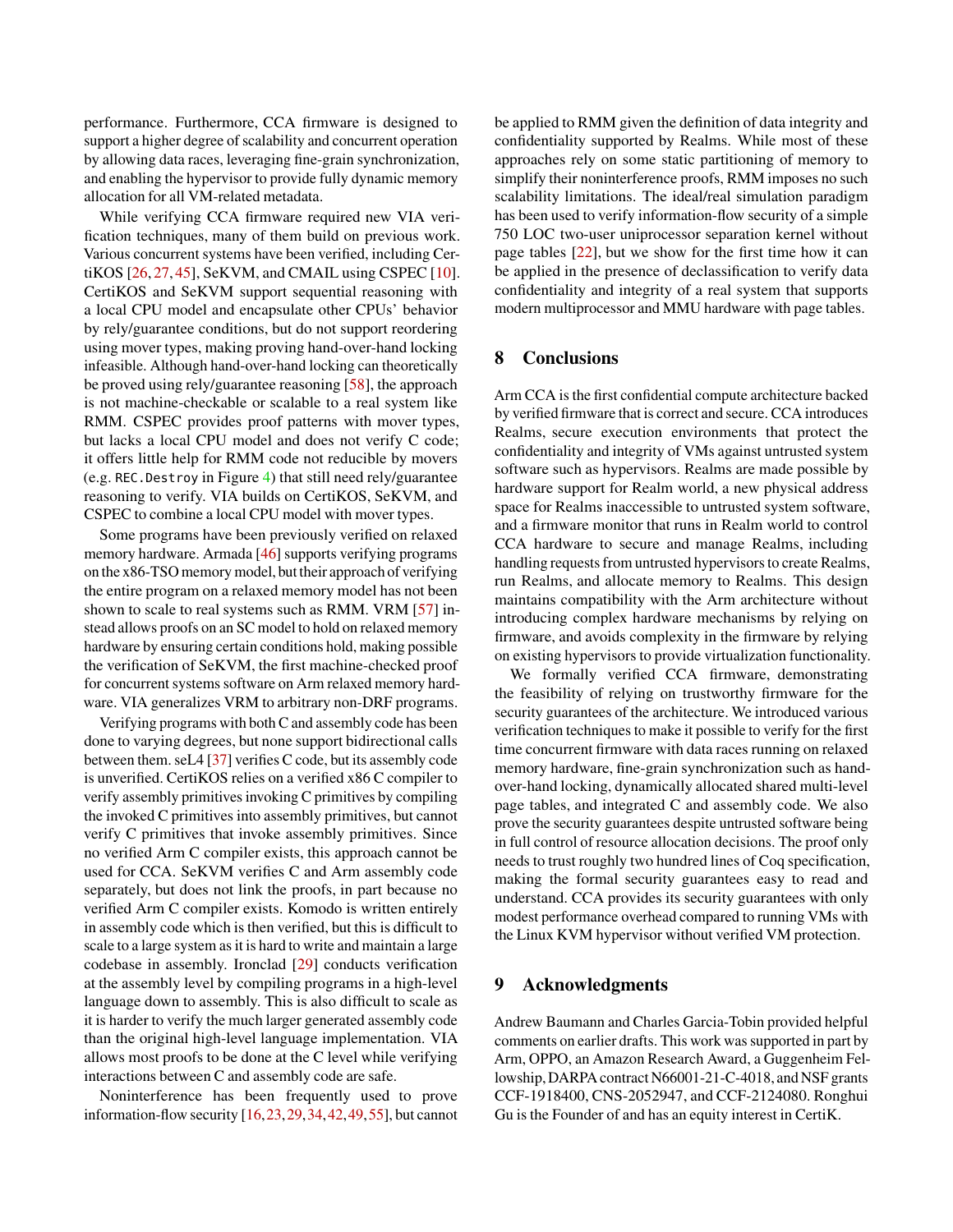# References

- <span id="page-16-14"></span>[1] ab, The Apache Software Foundation. [http://](http://httpd.apache.org/docs/2.4/programs/ab.html) httpd.apache.org/docs/2.[4/programs/ab](http://httpd.apache.org/docs/2.4/programs/ab.html).html, April 2015.
- <span id="page-16-16"></span>[2] Advanced Micro Devices. Secure Encrypted Virtualization API Version 0.16. [https://support](https://support.amd.com/TechDocs/55766_SEV-KM%20API_Spec.pdf).amd.com/ [TechDocs/55766\\_SEV-KM%20API\\_Spec](https://support.amd.com/TechDocs/55766_SEV-KM%20API_Spec.pdf).pdf, February 2018.
- <span id="page-16-5"></span>[3] Advanced Micro Devices. AMD SEV-SNP: Strengthening VM Isolation with Integrity Protection and More. [https://www](https://www.amd.com/system/files/TechDocs/SEV-SNP-strengthening-vm-isolation-with-integrity-protection-and-more.pdf).amd.com/system/ [files/TechDocs/SEV-SNP-strengthening-vm](https://www.amd.com/system/files/TechDocs/SEV-SNP-strengthening-vm-isolation-with-integrity-protection-and-more.pdf)[isolation-with-integrity-protection-and](https://www.amd.com/system/files/TechDocs/SEV-SNP-strengthening-vm-isolation-with-integrity-protection-and-more.pdf)[more](https://www.amd.com/system/files/TechDocs/SEV-SNP-strengthening-vm-isolation-with-integrity-protection-and-more.pdf).pdf, January 2020.
- <span id="page-16-6"></span>[4] ARM Ltd. ARM Security Technology Building a Secure System using TrustZone Technology. [https://documentation-service](https://documentation-service.arm.com/static/5f212796500e883ab8e74531).arm.com/ [static/5f212796500e883ab8e74531](https://documentation-service.arm.com/static/5f212796500e883ab8e74531), April 2009.
- <span id="page-16-9"></span>[5] ARM Ltd. Arm Neoverse N1 Core Technical Reference Manual. [https://developer](https://developer.arm.com/documentation/100616/0400/).arm.com/ [documentation/100616/0400/](https://developer.arm.com/documentation/100616/0400/), April 2019.
- <span id="page-16-11"></span>[6] ARM Ltd. Virtualization Host Extensions. [https:](https://developer.arm.com/documentation/102142/0100/Virtualization-Host-Extensions) //developer.arm.[com/documentation/102142/](https://developer.arm.com/documentation/102142/0100/Virtualization-Host-Extensions) [0100/Virtualization-Host-Extensions](https://developer.arm.com/documentation/102142/0100/Virtualization-Host-Extensions), January 2019.
- <span id="page-16-7"></span>[7] ARM Ltd. Procedure Call Standard for the Arm R 64-bit Architecture (AArch64). https://github.[com/ARM-software/abi](https://github.com/ARM-software/abi-aa/releases/download/2022Q1/aapcs64.pdf)[aa/releases/download/2022Q1/aapcs64](https://github.com/ARM-software/abi-aa/releases/download/2022Q1/aapcs64.pdf).pdf, April 2022.
- <span id="page-16-10"></span>[8] Fabrice Bellard. QEMU, a Fast and Portable Dynamic Translator. In *Proceedings of the USENIX 2005 Annual Technical Conference, FREENIX Track (FREENIX 2005)*, pages 41–46, Anaheim, CA, April 2005.
- <span id="page-16-4"></span>[9] Edouard Bugnion, Jason Nieh, and Dan Tsafrir. *Hardware and Software Support for Virtualization*. Synthesis Lectures on Computer Architecture. Morgan and Claypool Publishers, February 2017.
- <span id="page-16-0"></span>[10] Tej Chajed, M. Frans Kaashoek, Butler Lampson, and Nickolai Zeldovich. Verifying concurrent software using movers in CSPEC. In *Proceedings of the 13th Symposium on Operating Systems Design and Implementation (OSDI 2018)*, pages 306–322, Carlsbad, CA, October 2018.
- <span id="page-16-1"></span>[11] Tej Chajed, Joseph Tassarotti, M. Frans Kaashoek, and Nickolai Zeldovich. Verifying concurrent, crash-safe systems with Perennial. In *Proceedings of the 27th ACM Symposium on Operating Systems Principles (SOSP*

*2019)*, pages 243–258, Huntsville, ON Canada, October 2019.

- <span id="page-16-17"></span>[12] Anrin Chakrabortid, Reza Curtmola, Jonathan Katz, Jason Nieh, Ahmad-Reza Sadeghi, Radu Sion, and Yinqian Zhang. Cloud Computing Security: Foundations and Research Directions. *Foundations and Trends in Privacy and Security*, 3(2):103–213, February 2022.
- <span id="page-16-2"></span>[13] Hao Chen, Xiongnan (Newman) Wu, Zhong Shao, Joshua Lockerman, and Ronghui Gu. Toward Compositional Verification of Interruptible OS Kernels and Device Drivers. In *Proceedings of the 37th ACM SIG-PLAN Conference on Programming Language Design and Implementation (PLDI 2016)*, pages 431–447, Santa Barbara, CA, June 2016.
- <span id="page-16-15"></span>[14] Brian F. Cooper, Adam Silberstein, Erwin Tam, Raghu Ramakrishnan, and Russell Sears. Benchmarking Cloud Serving Systems with YCSB. In *Proceedings of the 1st ACM Symposium on Cloud Computing (SoCC 2010)*, pages 143–154, Indianapolis, IN, June 2010.
- <span id="page-16-18"></span>[15] Victor Costan and Srinivas Devadas. Intel SGX Explained. Cryptology ePrint Archive, Report 2016/086, January 2016. https://ia.[cr/2016/086](https://ia.cr/2016/086).
- <span id="page-16-8"></span>[16] David Costanzo, Zhong Shao, and Ronghui Gu. Endto-End Verification of Information-Flow Security for C and Assembly Programs. In *Proceedings of the 37th ACM Conference on Programming Language Design and Implementation (PLDI 2016)*, pages 648–664, Santa Barbara, CA, June 2016.
- <span id="page-16-12"></span>[17] Christoffer Dall, Shih-Wei Li, Jin Tack Lim, Jason Nieh, and Georgios Koloventzos. ARM Virtualization: Performance and Architectural Implications. In *Proceedings of the 43rd International Symposium on Computer Architecture (ISCA 2016)*, pages 304–316, Seoul, South Korea, June 2016.
- <span id="page-16-13"></span>[18] Christoffer Dall, Shih-Wei Li, and Jason Nieh. Optimizing the Design and Implementation of the Linux ARM Hypervisor. In *Proceedings of the 2017 USENIX Annual Technical Conference (USENIX ATC 2017)*, pages 221–234, Santa Clara, CA, July 2017.
- <span id="page-16-3"></span>[19] Christoffer Dall and Jason Nieh. KVM/ARM: Experiences Building the Linux ARM Hypervisor. Technical Report CUCS-010-13, Department of Computer Science, Columbia University, June 2013.
- [20] Christoffer Dall and Jason Nieh. Supporting KVM on the ARM Architecture. *LWN Weekly Edition*, pages 18–22, July 2013.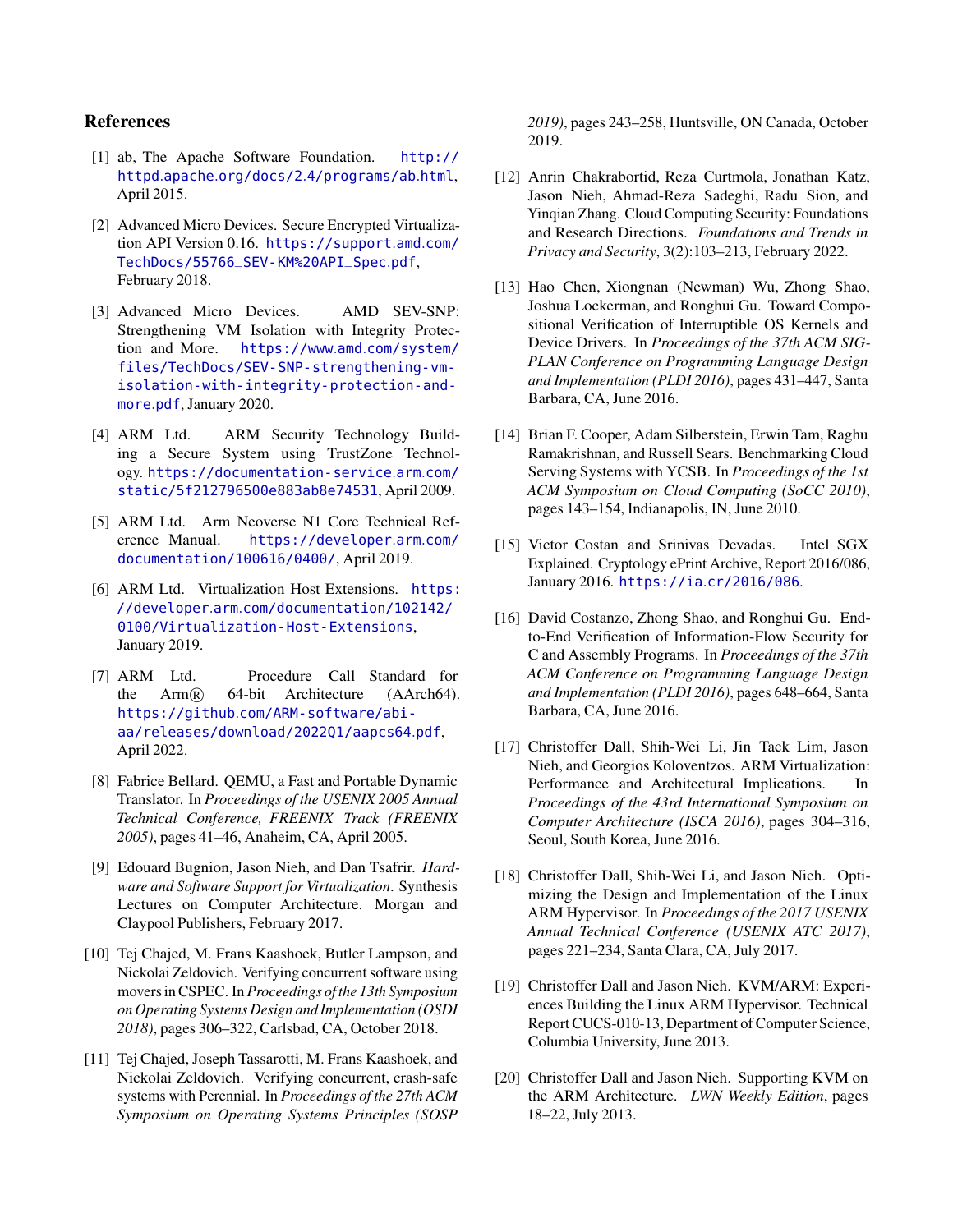- <span id="page-17-1"></span>[21] Christoffer Dall and Jason Nieh. KVM/ARM: The Design and Implementation of the Linux ARM Hypervisor. In *Proceedings of the 19th International Conference on Architectural Support for Programming Languages and Operating Systems (ASPLOS 2014)*, pages 333–347, Salt Lake City, UT, March 2014.
- <span id="page-17-10"></span>[22] Mads Dam, Roberto Guanciale, Narges Khakpour, Hamed Nemati, and Oliver Schwarz. Formal Verification of Information Flow Security for a Simple ARM-Based Separation Kernel. In *Proceedings of the 2013 ACM SIGSAC Conference on Computer & Communications Security (CCS 2013)*, pages 223–234, Berlin, Germany, November 2013.
- <span id="page-17-6"></span>[23] Andrew Ferraiuolo, Andrew Baumann, Chris Hawblitzel, and Bryan Parno. Komodo: Using verification to disentangle secure-enclave hardware from software. In *Proceedings of the 26th Symposium on Operating Systems Principles (SOSP 2017)*, pages 287–305, Shanghai, China, October 2017.
- <span id="page-17-2"></span>[24] Ronghui Gu, Jérémie Koenig, Tahina Ramananandro, Zhong Shao, Xiongnan Newman Wu, Shu-Chun Weng, and Haozhong Zhang. Deep Specifications and Certified Abstraction Layers. In *Proceedings of the 42nd ACM Symposium on Principles of Programming Languages (POPL 2015)*, pages 595–608, Mumbai, India, January 2015.
- [25] Ronghui Gu, Zhong Shao, Hao Chen, Jieung Kim, Jérémie Koenig, Xiongnan Wu, Vilhelm Sjöberg, and David Costanzo. Building Certified Concurrent OS Kernels. *Communications of the ACM*, 62(10):89–99, September 2019.
- <span id="page-17-0"></span>[26] Ronghui Gu, Zhong Shao, Hao Chen, Xiongnan Newman Wu, Jieung Kim, Vilhelm Sjöberg, and David Costanzo. CertiKOS: An Extensible Architecture for Building Certified Concurrent OS Kernels. In *Proceedings of the 12th USENIX Symposium on Operating Systems Design and Implementation (OSDI 2016)*, pages 653–669, Savannah, GA, November 2016.
- <span id="page-17-3"></span>[27] Ronghui Gu, Zhong Shao, Jieung Kim, Xiongnan Newman Wu, Jérémie Koenig, Vilhelm Sjöberg, Hao Chen, David Costanzo, and Tahina Ramananandro. Certified Concurrent Abstraction Layers. In *Proceedings of the 39th ACM SIGPLAN Conference on Programming Language Design and Implementation (PLDI 2018)*, pages 646–661, Philadelphia, PA, June 2018.
- <span id="page-17-12"></span>[28] Stefan Hajnoczi. An Updated Overview of the QEMU Storage Stack. In *LinuxCon Japan 2011*, Yokohama, Japan, June 2011.
- <span id="page-17-8"></span>[29] Chris Hawblitzel, Jon Howell, Jacob R. Lorch, Arjun Narayan, Bryan Parno, Danfeng Zhang, and Brian Zill. Ironclad Apps: End-to-End Security via Automated Full-System Verification. In *Proceedings of the 11th USENIX Symposium on Operating Systems Design and Implementation (OSDI 2014)*, pages 165–181, Broomfield, CO, October 2014.
- <span id="page-17-11"></span>[30] Constance L. Heitmeyer, Myla Archer, Elizabeth I. Leonard, and John McLean. Formal Specification and Verification of Data Separation in a Separation Kernel for an Embedded System. In *Proceedings of the 13th ACM Conference on Computer and Communications Security (CCS 2006)*, pages 346–355, Alexandria, Virginia, October 2006.
- <span id="page-17-15"></span>[31] Felicitas Hetzelt and Robert Buhren. Security Analysis of Encrypted Virtual Machines. In *Proceedings of the 13th ACM SIGPLAN/SIGOPS International Conference on Virtual Execution Environments (VEE 2017)*, pages 129–142, Xi'an, China, April 2017.
- <span id="page-17-14"></span>[32] Intel Corporation. Intel Trust Domain Extensions. https://www.intel.[com/content/www/us/](https://www.intel.com/content/www/us/en/developer/articles/technical/intel-trust-domain-extensions.html) [en/developer/articles/technical/intel](https://www.intel.com/content/www/us/en/developer/articles/technical/intel-trust-domain-extensions.html)[trust-domain-extensions](https://www.intel.com/content/www/us/en/developer/articles/technical/intel-trust-domain-extensions.html).html, October 2014.
- <span id="page-17-13"></span>[33] Intel Corporation. Intel Software Guard Extensions Programming Reference. [https:](https://software.intel.com/sites/default/files/managed/48/88/329298-002.pdf) //software.intel.[com/sites/default/files/](https://software.intel.com/sites/default/files/managed/48/88/329298-002.pdf) [managed/48/88/329298-002](https://software.intel.com/sites/default/files/managed/48/88/329298-002.pdf).pdf, May 2021.
- <span id="page-17-9"></span>[34] Dongseok Jang, Zachary Tatlock, and Sorin Lerner. Establishing Browser Security Guarantees through Formal Shim Verification. In *Proceedings of the 21st USENIX Security Symposium (USENIX Security 2012)*, pages 113–128, Bellevue, WA, August 2012.
- <span id="page-17-5"></span>[35] C. B. Jones. Tentative Steps toward a Development Method for Interfering Programs. *ACM Transactions on Programming Languages and Systems (TOPLAS)*, 5(4):596–619, October 1983.
- <span id="page-17-4"></span>[36] Jieung Kim, Vilhelm Sjöberg, Ronghui Gu, and Zhong Shao. Safety and Liveness of MCS Lock—Layer by Layer. In *Proceedings of the Asian Symposium on Programming Languages and Systems (APLAS 2017)*, pages 273–297, Suzhou, China, November 2017.
- <span id="page-17-7"></span>[37] Gerwin Klein, Kevin Elphinstone, Gernot Heiser, June Andronick, David Cock, Philip Derrin, Dhammika Elkaduwe, Kai Engelhardt, Rafal Kolanski, Michael Norrish, Thomas Sewell, Harvey Tuch, and Simon Winwood. seL4: Formal Verification of an OS Kernel. In *Proceedings of the ACM SIGOPS 22nd Symposium on Operating Systems Principles (SOSP 2009)*, pages 207–220, Big Sky, MT, October 2009.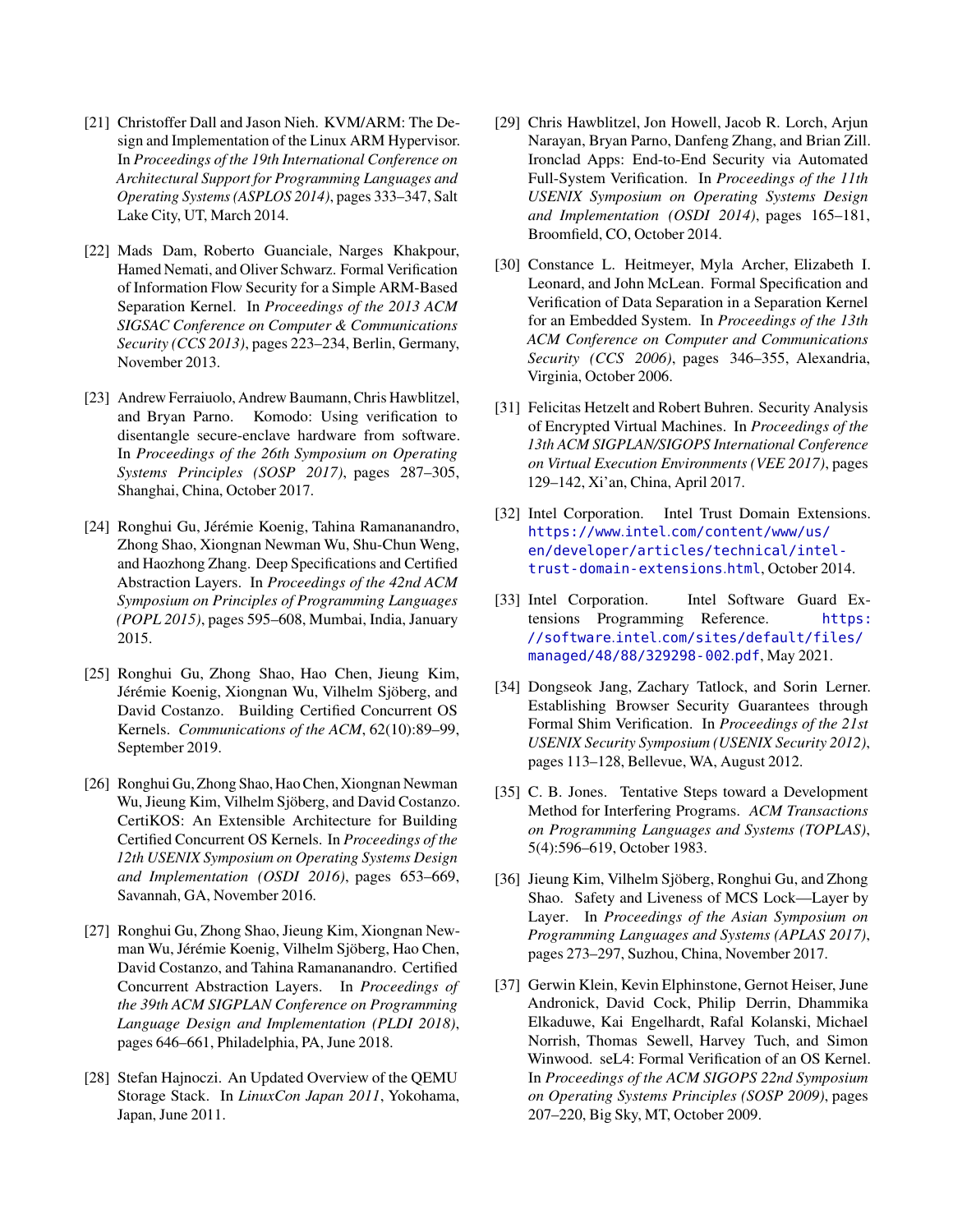- <span id="page-18-9"></span>[38] KVM contributors. Tuning KVM. [http://](http://www.linux-kvm.org/page/Tuning_KVM) www.linux-kvm.[org/page/Tuning\\_KVM](http://www.linux-kvm.org/page/Tuning_KVM), May 2015.
- <span id="page-18-11"></span>[39] KVM contributors. KVM Unit Tests. [http:](http://www.linux-kvm.org/page/KVM-unit-tests) //www.linux-kvm.[org/page/KVM-unit-tests](http://www.linux-kvm.org/page/KVM-unit-tests), August 2020.
- <span id="page-18-15"></span>[40] Mengyuan Li, Yinqian Zhang, Zhiqiang Lin, and Yan Solihin. Exploiting Unprotected I/O Operations in AMD's Secure Encrypted Virtualization. In *Proceedings of the 28th USENIX Security Symposium (USENIX Security 2019)*, pages 1257–1272, Santa Clara, CA, August 2019.
- <span id="page-18-18"></span>[41] Shih-Wei Li, John S. Koh, and Jason Nieh. Protecting Cloud Virtual Machines from Commodity Hypervisor and Host Operating System Exploits. In *Proceedings of the 28th USENIX Security Symposium (USENIX Security 2019)*, pages 1357–1374, Santa Clara, CA, August 2019.
- <span id="page-18-0"></span>[42] Shih-Wei Li, Xupeng Li, Ronghui Gu, Jason Nieh, and John Zhuang Hui. A Secure and Formally Verified Linux KVM Hypervisor. In *Proceedings of the 2021 IEEE Symposium on Security and Privacy (IEEE S&P 2021)*, pages 1782–1799, San Francisco, CA, May 2021.
- <span id="page-18-1"></span>[43] Shih-Wei Li, Xupeng Li, Ronghui Gu, Jason Nieh, and John Zhuang Hui. Formally Verified Memory Protection for a Commodity Multiprocessor Hypervisor. In *Proceedings of the 30th USENIX Security Symposium (USENIX Security 2021)*, pages 3953–3970, Vancouver, BC Canada, August 2021.
- <span id="page-18-3"></span>[44] Richard J. Lipton. Reduction: A Method of Proving Properties of Parallel Programs. *Communications of the ACM*, 18(12):717–721, December 1975.
- <span id="page-18-19"></span>[45] Mengqi Liu, Lionel Rieg, Zhong Shao, Ronghui Gu, David Costanzo, Jung-Eun Kim, and Man-Ki Yoon. Virtual Timeline: A Formal Abstraction for Verifying Preemptive Schedulers with Temporal Isolation. *Proceedings of the ACM on Programming Languages*, 4(POPL):1–31, December 2019.
- <span id="page-18-5"></span>[46] Jacob R. Lorch, Yixuan Chen, Manos Kapritsos, Bryan Parno, Shaz Qadeer, Upamanyu Sharma, James R. Wilcox, and Xueyuan Zhao. Armada: Low-Effort Verification of High-Performance Concurrent Programs. In *Proceedings of the 41st ACM SIGPLAN Conference on Programming Language Design and Implementation (PLDI 2020)*, pages 197–210, London, UK, June 2020.
- <span id="page-18-16"></span>[47] Mathias Morbitzer, Manuel Huber, and Julian Horsch. Extracting Secrets from Encrypted Virtual Machines. In *Proceedings of the 9th ACM Conference on Data and Application Security and Privacy (CODASPY 2019)*, pages 221–230, Dallas, TX, March 2019.
- <span id="page-18-17"></span>[48] Mathias Morbitzer, Manuel Huber, Julian Horsch, and Sascha Wessel. SEVered: Subverting AMD's Virtual Machine Encryption. In *Proceedings of the 11th European Workshop on Systems Security (EuroSec 2018)*, pages 1–6, Porto, Portugal, April 2018.
- <span id="page-18-7"></span>[49] Toby Murray, Daniel Matichuk, Matthew Brassil, Peter Gammie, Timothy Bourke, Sean Seefried, Corey Lewis, Xin Gao, and Gerwin Klein. seL4: from General Purpose to a Proof of Information Flow Enforcement. In *Proceedings of the 2013 IEEE Symposium on Security and Privacy (IEEE S&P 2013)*, pages 415–429, San Francisco, CA, May 2013.
- <span id="page-18-2"></span>[50] Luke Nelson, James Bornholt, Ronghui Gu, Andrew Baumann, Emina Torlak, and Xi Wang. Scaling Symbolic Evaluation for Automated Verification of Systems Code with Serval. In *Proceedings of the 27th ACM Symposium on Operating Systems Principles (SOSP 2019)*, pages 225–242, Huntsville, ON Canada, October 2019.
- <span id="page-18-13"></span>[51] Redis Labs. Memtier Benchmark. [https:](https://github.com/RedisLabs/memtier_benchmark) //github.[com/RedisLabs/memtier\\_benchmark](https://github.com/RedisLabs/memtier_benchmark), January 2018.
- <span id="page-18-14"></span>[52] Redis Labs. Redis Benchmark. [https://redis](https://redis.io/docs/reference/optimization/benchmarks/).io/ [docs/reference/optimization/benchmarks/](https://redis.io/docs/reference/optimization/benchmarks/), March 2022.
- <span id="page-18-6"></span>[53] Richard M. Stallman and the GCC Developer Community. Using the GNU Compiler Collection (GCC). https://gcc.gnu.[org/onlinedocs/gcc-12](https://gcc.gnu.org/onlinedocs/gcc-12.1.0/gcc.pdf).1.0/ [gcc](https://gcc.gnu.org/onlinedocs/gcc-12.1.0/gcc.pdf).pdf, May 2022.
- <span id="page-18-12"></span>[54] Rusty Russell. Hackbench. [http://](http://people.redhat.com/mingo/cfs-scheduler/tools/hackbench.c) people.redhat.[com/mingo/cfs-scheduler/](http://people.redhat.com/mingo/cfs-scheduler/tools/hackbench.c) [tools/hackbench](http://people.redhat.com/mingo/cfs-scheduler/tools/hackbench.c).c, January 2008.
- <span id="page-18-8"></span>[55] Helgi Sigurbjarnarson, Luke Nelson, Bruno Castro-Karney, James Bornholt, Emina Torlak, and Xi Wang. Nickel: A Framework for Design and Verification of Information Flow Control Systems. In *Proceedings of the 13th USENIX Symposium on Operating Systems Design and Implementation (OSDI 2018)*, pages 287–305, Carlsbad, CA, October 2018.
- <span id="page-18-10"></span>[56] SUSE. Performance Implications of Cache Modes. https://www.suse.[com/documentation/](https://www.suse.com/documentation/sles11/book_kvm/data/sect1_3_chapter _book_kvm.html) [sles11/book\\_kvm/data/sect1\\_3\\_chapter\\_](https://www.suse.com/documentation/sles11/book_kvm/data/sect1_3_chapter _book_kvm.html) [book\\_kvm](https://www.suse.com/documentation/sles11/book_kvm/data/sect1_3_chapter _book_kvm.html).html, September 2016.
- <span id="page-18-4"></span>[57] Runzhou Tao, Jianan Yao, Xupeng Li, Shih-Wei Li, Jason Nieh, and Ronghui Gu. Formal Verification of a Multiprocessor Hypervisor on Arm Relaxed Memory Hardware. In *Proceedings of the 28th ACM Symposium on Operating Systems Principles (SOSP 2021)*, pages 866–881, Virtual Event, Germany, October 2021.